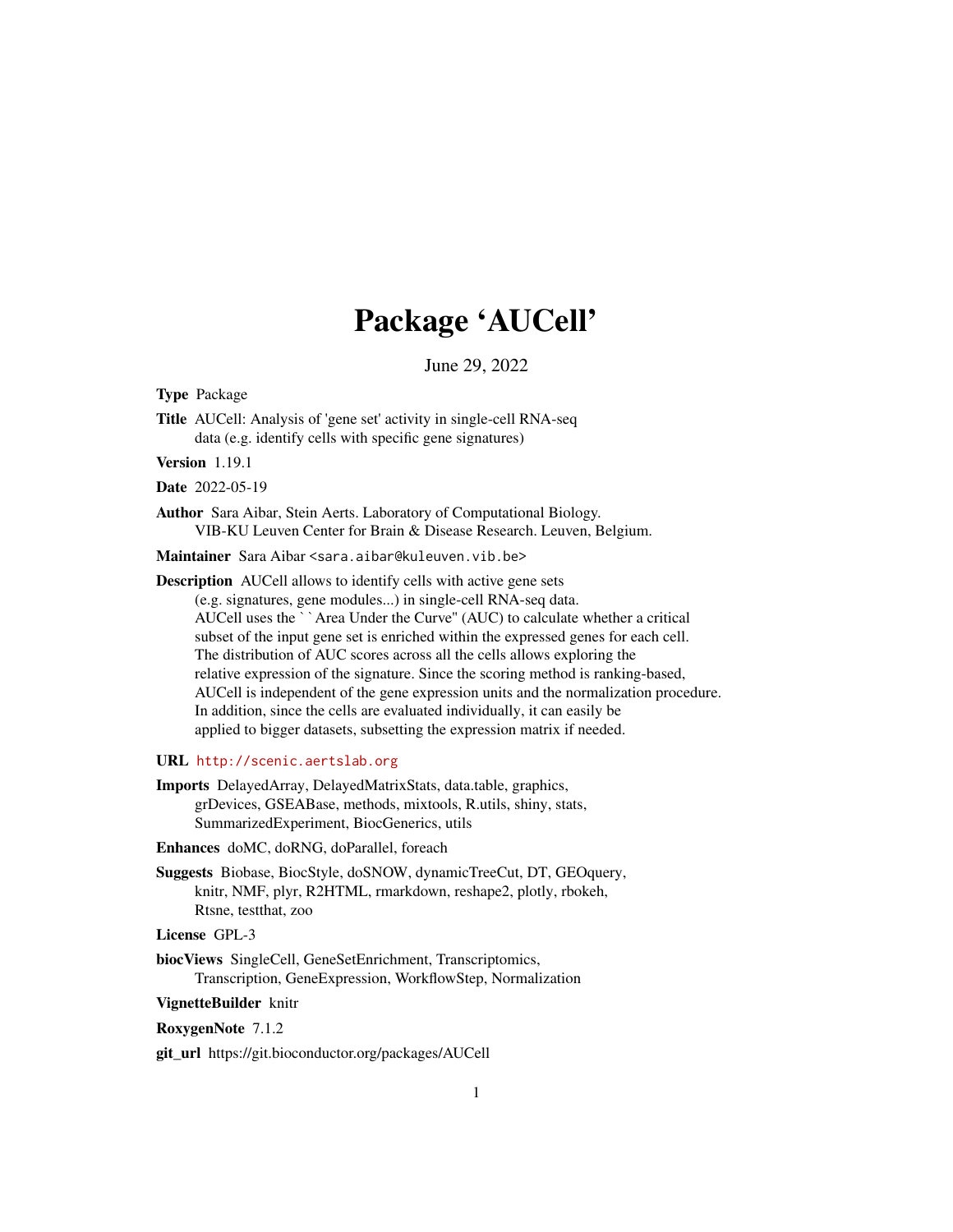<span id="page-1-0"></span>git\_branch master git\_last\_commit d55b3be git\_last\_commit\_date 2022-05-19 Date/Publication 2022-06-29

## R topics documented:

| Index | 29 |
|-------|----|
|       |    |
|       |    |
|       |    |
|       |    |
|       |    |
|       |    |
|       |    |
|       |    |
|       |    |
|       |    |
|       |    |
|       |    |
|       |    |
|       |    |
|       |    |

aucellResults-class *Wrapper to the matrix that stores the AUC or the cell rankings.*

## <span id="page-1-1"></span>Description

This class extends SummarizedExperiment to contain the AUC matrix and cell rankings (as 'assays').

The results are stored in the assays slot, but they can be accessed through the regular methods (i.e. nrow, rownames... )

Types:

- "AUC": The assays contains the AUC for the gene-sets (or region-sets) & cells.
- "ranking": The assays contains the gene rankings for each cell.

## Usage

```
## S4 method for signature 'aucellResults'
show(object)
```
getAUC(object)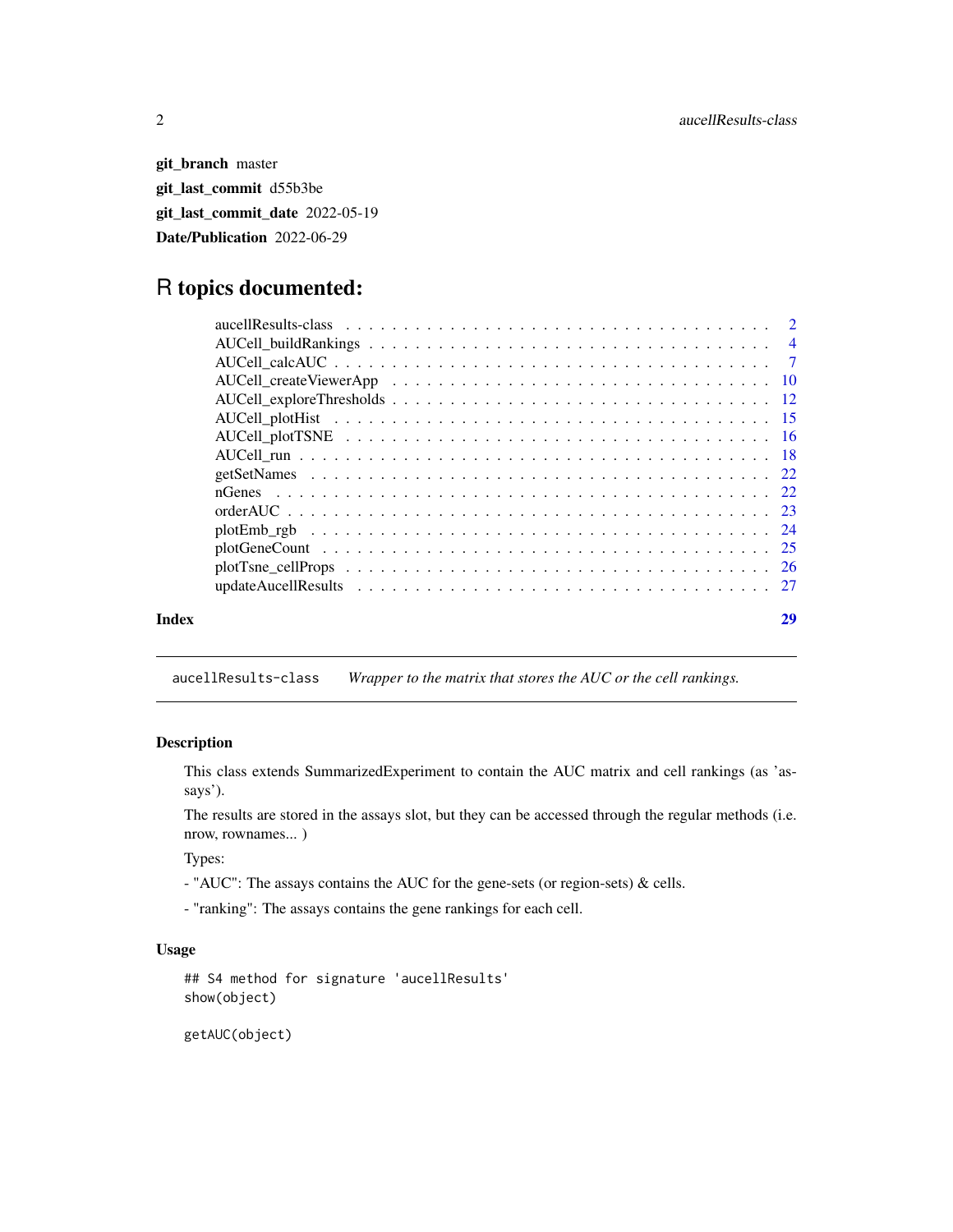#### aucellResults-class 3

## S4 method for signature 'aucellResults' getAUC(object) getRanking(object)

## S4 method for signature 'aucellResults' getRanking(object)

## S4 method for signature 'aucellResults'  $cbind(..., deparse.level = 1)$ 

```
## S4 method for signature 'aucellResults'
rbind(..., deparse.level = 1)
```
## Arguments

| object                          | Results from AUCell_buildRanking |
|---------------------------------|----------------------------------|
| $\cdot$ $\cdot$ $\cdot$         | (Only for cbind)                 |
|                                 | or AUCell calcAUC.               |
| deparse. level (Only for cbind) |                                  |

## Value

- show: Prints a summary of the object
- getAUC: Returns the matrix containing the AUC
- getRanking: Returns the matrix containing the rankings
- cbind: Combines objects by columns (cbind on assays); other other slots are conserved from the first object provided as argument. Both, ranking and AUC are calculated by column (cell or sample). Therefore, it is fine to merge objects as long as they come from equivalent datasets (and keep same genes/genesets, etc...)

```
# This example is run using a fake expression matrix.
# Therefore, the output will be meaningless.
```

```
############# Fake run of AUCell #############
set.seed(123)
exprMatrix <- matrix(data=sample(c(rep(0, 5000), sample(1:3, 5000, replace=TRUE))),
                     nrow=20,
                     dimnames=list(paste("Gene", 1:20, sep=""),
                                   paste("Cell", 1:500, sep="")))
dim(exprMatrix)
```

```
# Running AUCell
cells_rankings <- AUCell_buildRankings(exprMatrix)
fewGenes <- sample(rownames(exprMatrix), 10)
otherGenes <- sample(rownames(exprMatrix), 5)
```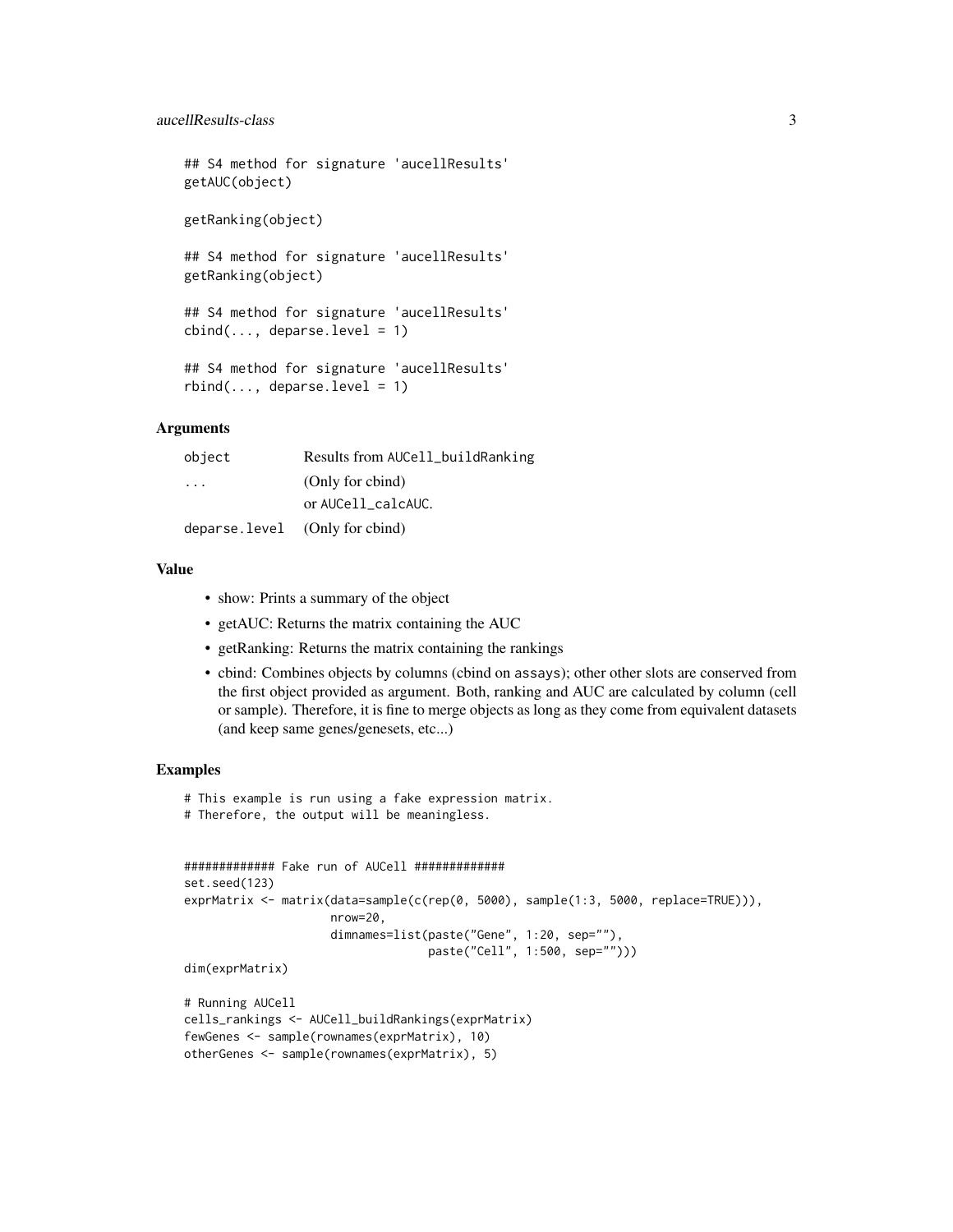```
geneSets <- list(geneSet1=fewGenes,
                 geneSet2=otherGenes)
cells_AUC <- AUCell_calcAUC(geneSets, cells_rankings, aucMaxRank=5, nCores=1)
##############################################
#Exploring the output:
cells_AUC
class(cells_AUC)
# Extracting the AUC matrix:
getAUC(cells_AUC)[,1:5]
# Subsetting and regular manipulation methods are also available:
cells_AUC[1:2,]
cells_AUC[,3:4]
dim(cells_AUC)
nrow(cells_AUC)
ncol(cells_AUC)
colnames(cells_AUC)
rownames(cells_AUC)
### Merging 2 objects (ranking or AUC):
sample1 <- cells_AUC[,10:20]
sample2 <- cells_AUC[,100:140]
cbind(sample1, sample2)
```
<span id="page-3-1"></span>AUCell\_buildRankings *Build gene expression rankings for each cell*

#### **Description**

Builds the "rankings" for each cell: expression-based ranking for all the genes in each cell.

The genes with same expression value are shuffled. Therefore, genes with expression '0' are randomly sorted at the end of the ranking.

These "rankings" can be seen as a new representation of the original dataset. Once they are calculated, they can be saved for future analyses.

#### Usage

```
AUCell_buildRankings(
  exprMat,
  featureType = "genes",
 plotStats = TRUE,
  splitByBlocks = FALSE,
 BPPARAM = NULL,
  keepZeroesAsNA = FALSE,
  verbose = TRUE,
```
<span id="page-3-0"></span>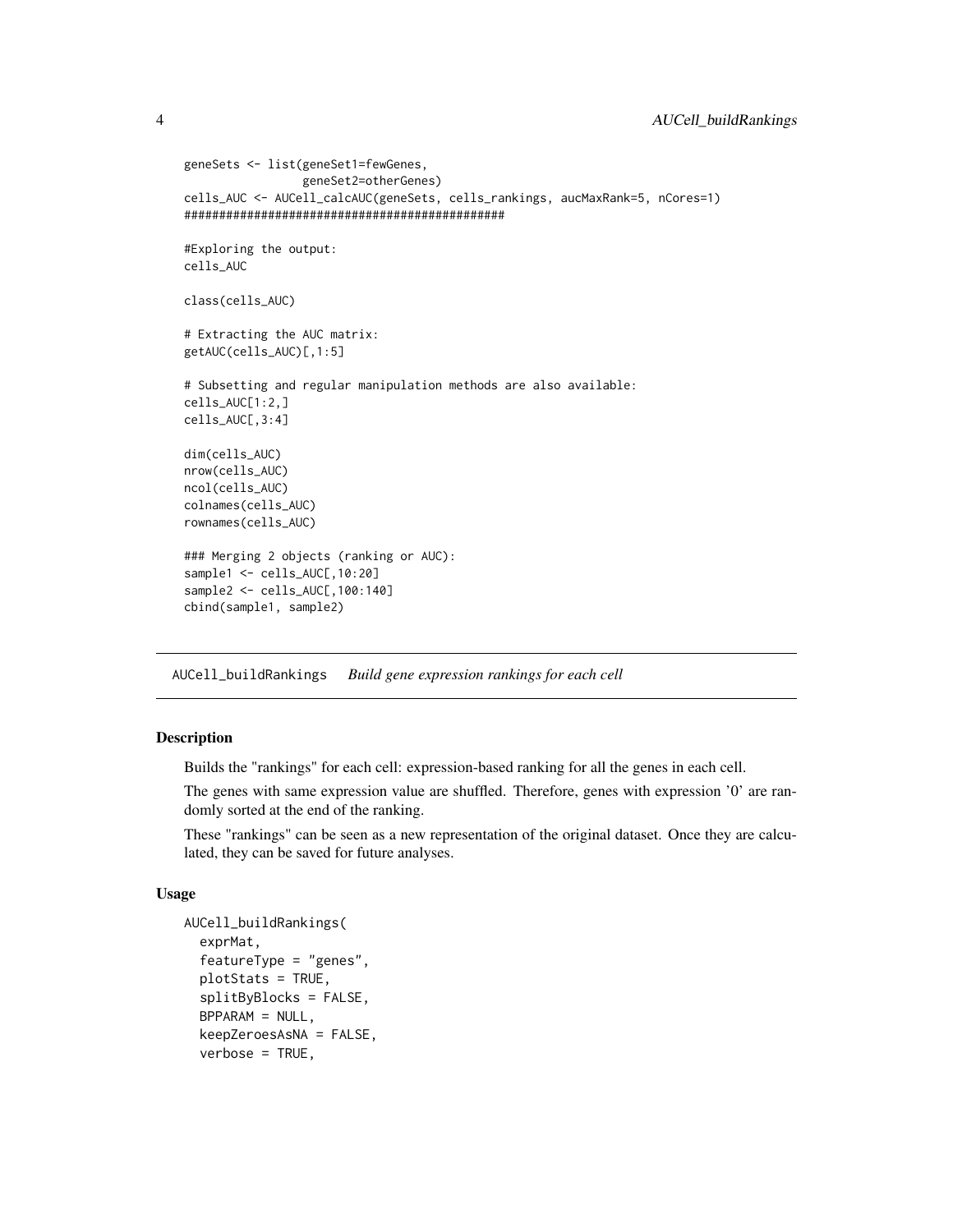```
nCores = NULL,
 mctype = NULL,
  ...
\mathcal{L}## S4 method for signature 'dgCMatrix'
AUCell_buildRankings(
  exprMat,
  featureType = "genes",
  plotStats = TRUE,
  splitByBlocks = FALSE,
  BPPARAM = NULL,
  keepZeroesAsNA = FALSE,
  verbose = TRUE,
 nCores = NULL,
  metype = NULL\mathcal{L}## S4 method for signature 'matrix'
AUCell_buildRankings(
  exprMat,
  featureType = "genes",
  plotStats = TRUE,
  splitByBlocks = FALSE,
  BPPARAM = NULL,
  keepZeroesAsNA = FALSE,
  verbose = TRUE,
 nCores = NULL,
 mctype = NULL
\mathcal{L}## S4 method for signature 'ExpressionSet'
AUCell_buildRankings(
  exprMat,
  featureType = "genes",
 plotStats = TRUE,
  splitByBlocks = FALSE,
  BPPARAM = NULL,
  keepZeroesAsNA = FALSE,
  verbose = TRUE,
  nCores = NULL,
  mctype = NULL
\lambda## S4 method for signature 'SummarizedExperiment'
AUCell_buildRankings(
  exprMat,
  featureType = "genes",
```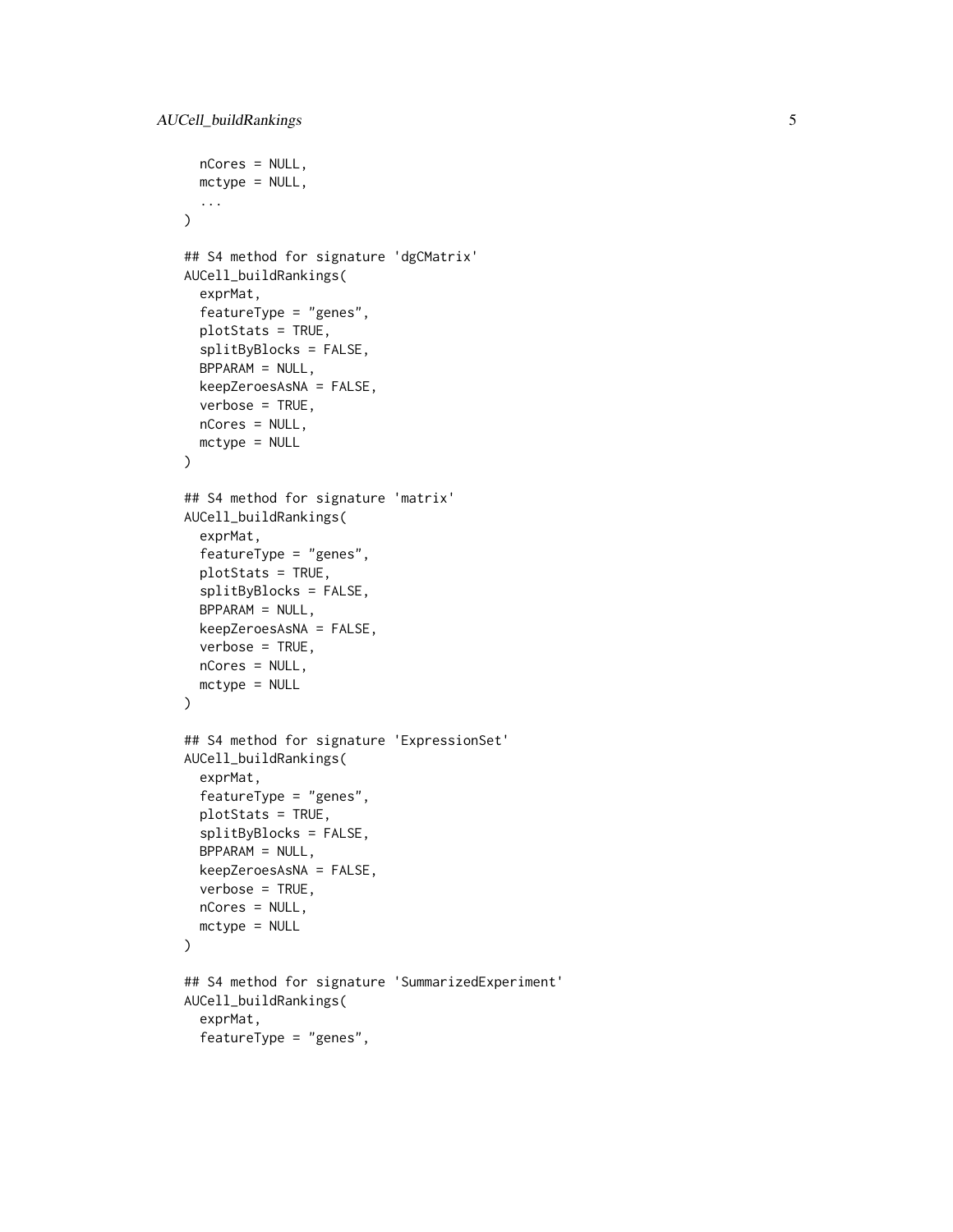```
plotStats = TRUE,
  splitByBlocks = FALSE,
 BPPARAM = NULL,
 keepZeroesAsNA = FALSE,
  verbose = TRUE,
  assayName = NULL,
 nCores = NULL,
 mctype = NULL
)
```

| exprMat        | Expression matrix (genes as rows, cells as columns) The expression matrix can<br>also be provided as one of the R/Bioconductor classes:                                                                                                           |
|----------------|---------------------------------------------------------------------------------------------------------------------------------------------------------------------------------------------------------------------------------------------------|
|                | · dgCMatrix-class: Sparse matrix                                                                                                                                                                                                                  |
|                | • RangedSummarizedExperiment and derived classes (e.g. SingleCellExper-<br>iment ): The matrix will be obtained through assay(exprMatrix), -which<br>will extract the first assay (usually the counts)- or the assay name given in<br>'assayName' |
|                | • Expression Set: The matrix will be obtained through exprs(exprMatrix)                                                                                                                                                                           |
| featureType    | Name for the rows (e.g. "genes"). Only for naming the rankings, not used<br>internally.                                                                                                                                                           |
| plotStats      | Should the function plot the expression boxplots/histograms? (TRUE / FALSE).<br>These plots can also be produced with the function plotGeneCount.                                                                                                 |
| splitByBlocks  | Whether to split the matrix by blocks in the ranking calculation. Allows using<br>multiple cores. FALSE by default. Required for using sparse matrices.                                                                                           |
| <b>BPPARAM</b> | Set to use multiple cores. Only used if 'splitByBlocks=TRUE'                                                                                                                                                                                      |
|                | keepZeroesAsNA Convert zeroes to NA instead of locating randomly at the end of the ranking.                                                                                                                                                       |
| verbose        | Should the function show progress messages? (TRUE / FALSE)                                                                                                                                                                                        |
| nCores         | Deprecated                                                                                                                                                                                                                                        |
| mctype         | Deprecated                                                                                                                                                                                                                                        |
| .              | Other arguments                                                                                                                                                                                                                                   |
| assayName      | Name of the assay containing the expression matrix (e.g. in SingleCellExperi-<br>ment objects)                                                                                                                                                    |

#### Details

It is important to check that most cells have at least the number of expressed/detected genes that are going to be used to calculate the AUC ('aucMaxRank' in 'calcAUC()'). The histogram provided by 'AUCell\_buildRankings()' allows to quickly check this distribution. 'plotGeneCount(exprMatrix)' allows to obtain only the plot before building the rankings.

## Value

Ranking of the feature within the cell (features as rows, cells as columns)

<span id="page-5-0"></span>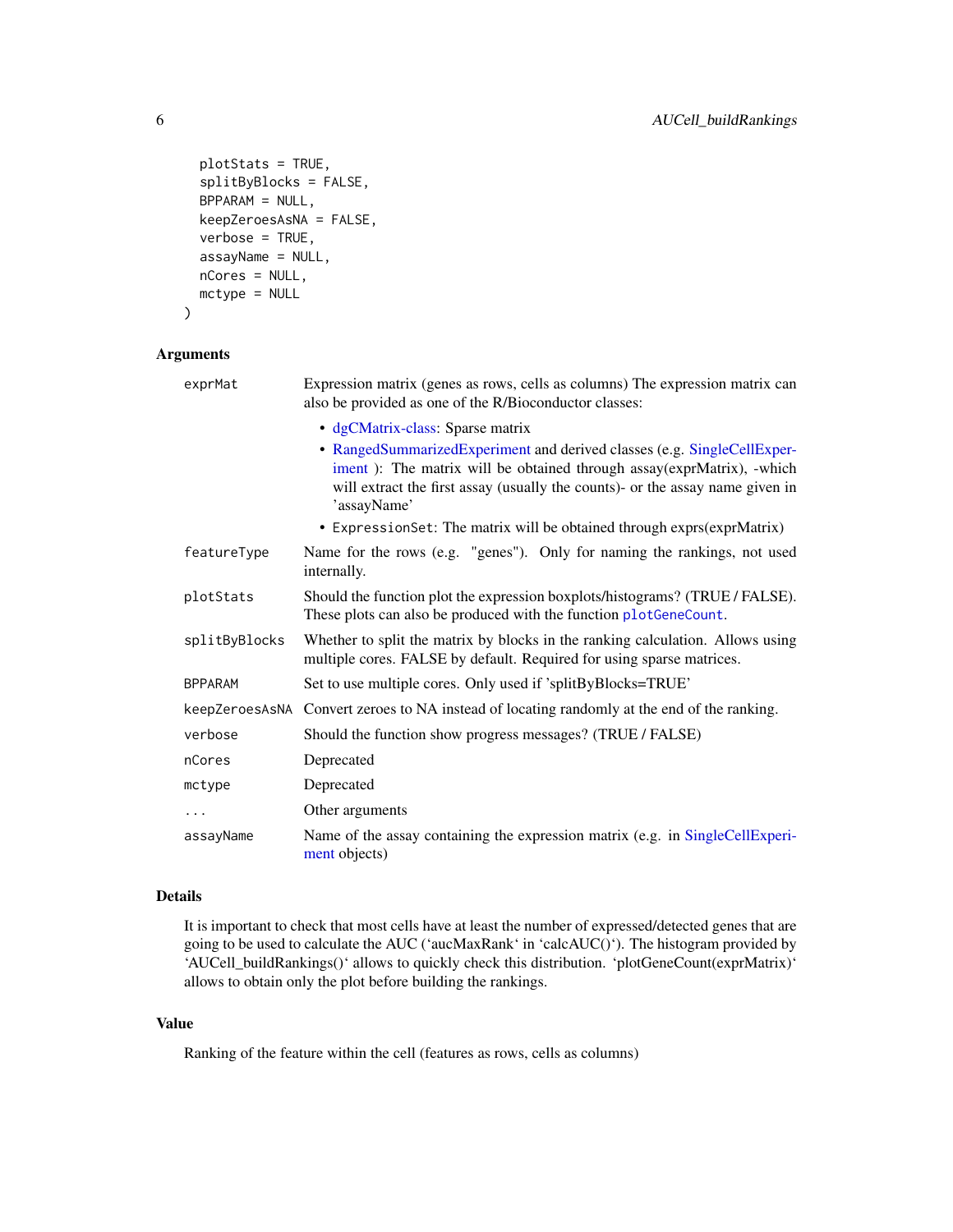## <span id="page-6-0"></span>AUCell\_calcAUC 7

## See Also

Next step in the workflow: [AUCell\\_calcAUC](#page-6-1).

See the package vignette for examples and more details: vignette("AUCell")

#### Examples

```
# This example is run using a fake expression matrix.
# Therefore, the output will be meaningless.
############# Fake expression matrix #############
set.seed(123)
exprMatrix <- matrix(data=sample(c(rep(0, 5000), sample(1:3, 5000, replace=TRUE))),
                     nrow=20,
                     dimnames=list(paste("Gene", 1:20, sep=""),
                                   paste("Cell", 1:500, sep="")))
##################################################
cells_rankings <- AUCell_buildRankings(exprMatrix, plotStats=TRUE, nCores=1)
cells_rankings
```
<span id="page-6-1"></span>AUCell\_calcAUC *Calculate AUC*

#### Description

Calculates the 'AUC' for each gene-set in each cell.

#### Usage

```
AUCell_calcAUC(
  geneSets,
  rankings,
  nCores = 1,
  normAUC = TRUE,
  aucMaxRank = ceiling(0.05 * now(rankings)),verbose = TRUE
)
## S4 method for signature 'list'
AUCell_calcAUC(
  geneSets,
  rankings,
 nCores = 1,
  normAUC = TRUE,
  aucMaxRank = ceiling(0.05 * nrow(rankings)),
  verbose = TRUE
)
```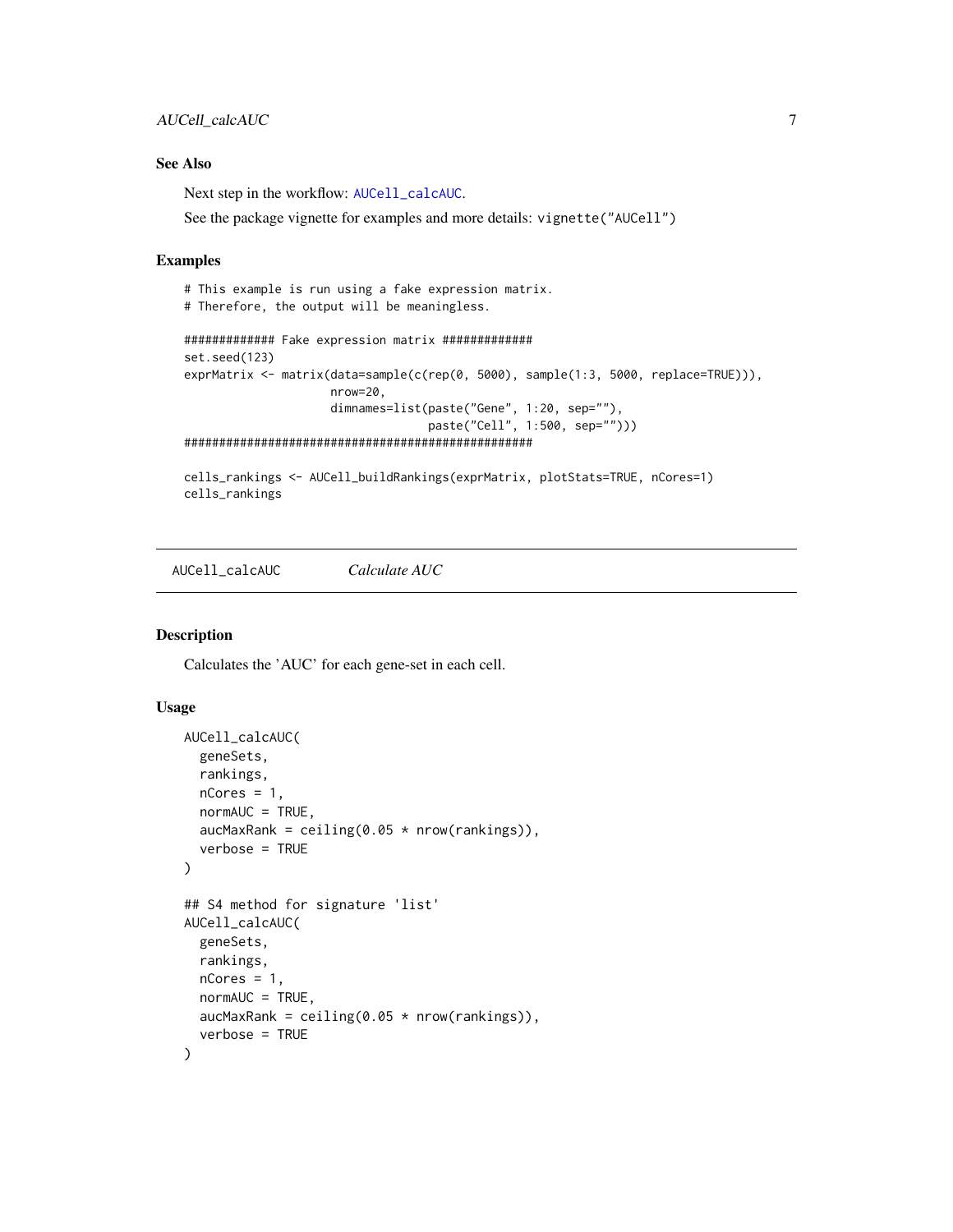```
## S4 method for signature 'character'
AUCell_calcAUC(
  geneSets,
  rankings,
 nCores = 1,
  normAUC = TRUE,
  aucMaxRank = ceiling(0.05 * now(rankings)),verbose = TRUE
)
## S4 method for signature 'GeneSet'
AUCell_calcAUC(
  geneSets,
 rankings,
  nCores = 1,
  normAUC = TRUE,
  aucMaxRank = ceiling(0.05 * new(rankings)),
  verbose = TRUE
\lambda## S4 method for signature 'GeneSetCollection'
AUCell_calcAUC(
  geneSets,
  rankings,
  nCores = 1,
  normAUC = TRUE,aucMaxRank = ceiling(0.05 * new(rankings)),verbose = TRUE
)
```

| geneSets   | List of gene-sets (or signatures) to test in the cells. The gene-sets should be<br>provided as GeneSet, GeneSetCollection or character list (see examples). |
|------------|-------------------------------------------------------------------------------------------------------------------------------------------------------------|
| rankings   | 'Rankings' created for this dataset with AUCell_buildRankings.                                                                                              |
| nCores     | Number of cores to use for computation.                                                                                                                     |
| normAUC    | Wether to normalize the maximum possible AUC to 1 (Default: TRUE).                                                                                          |
| aucMaxRank | Threshold to calculate the AUC (see 'details' section)                                                                                                      |
| verbose    | Should the function show progress messages? (TRUE / FALSE)                                                                                                  |

#### Details

In a simplified way, the AUC value represents the fraction of genes, within the top  $X$  genes in the ranking, that are included in the signature. The parameter 'aucMaxRank' allows to modify the number of genes (maximum ranking) that is used to perform this computation. By default, it is set to 5% of the total number of genes in the rankings. Common values may range from 1 to 20%.

<span id="page-7-0"></span>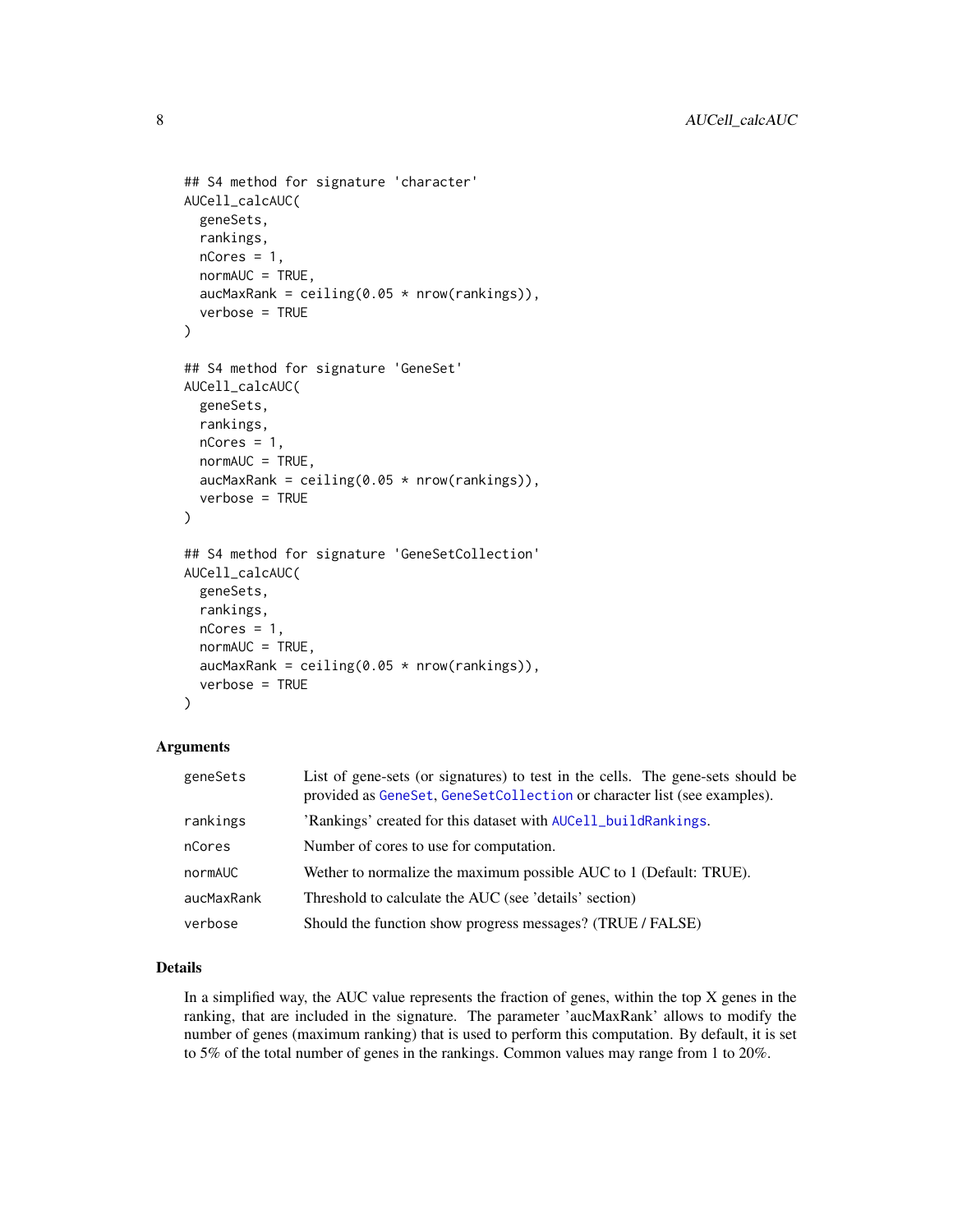#### <span id="page-8-0"></span>Value

Matrix with the AUC values (gene-sets as rows, cells as columns).

#### See Also

Previous step in the workflow: [AUCell\\_buildRankings](#page-3-1). Next step in the workflow: [AUCell\\_exploreThresholds](#page-11-1). See the package vignette for examples and more details: vignette("AUCell")

#### Examples

```
# This example is run using a fake expression matrix.
# Therefore, the output will be meaningless.
############# Fake expression matrix #############
set.seed(123)
exprMatrix <- matrix(data=sample(c(rep(0, 5000), sample(1:3, 5000, replace=TRUE))),
                     nrow=20,
                     dimnames=list(paste("Gene", 1:20, sep=""),
                                   paste("Cell", 1:500, sep="")))
##################################################
######### Previous step in the workflow ##########
# Step 1.
cells_rankings <- AUCell_buildRankings(exprMatrix)
##################################################
############## Step 2: Calculate AUC #############
# In this example we use two gene sets: 10 and 5 random genes
# (see other formatting examples at the end)
fewGenes <- sample(rownames(exprMatrix), 10)
otherGenes <- sample(rownames(exprMatrix), 5)
geneSets <- list(geneSet1=fewGenes,
                 geneSet2=otherGenes)
geneSets
# Calculate AUC with the rankings from Step 1.
# To be able to run this fake example (which contain only 20 genes),
# we use aucMaxRank=5 (top 25% of the genes in the ranking)
cells_AUC <- AUCell_calcAUC(geneSets, cells_rankings, aucMaxRank=5, nCores=1)
# Format of the output:
cells_AUC
# To subset & access the AUC slot (as matrix):
cells_AUC[1:2,]
cells_AUC[,3:4]
getAUC(cells_AUC)[,1:5]
```
# These methods are also available: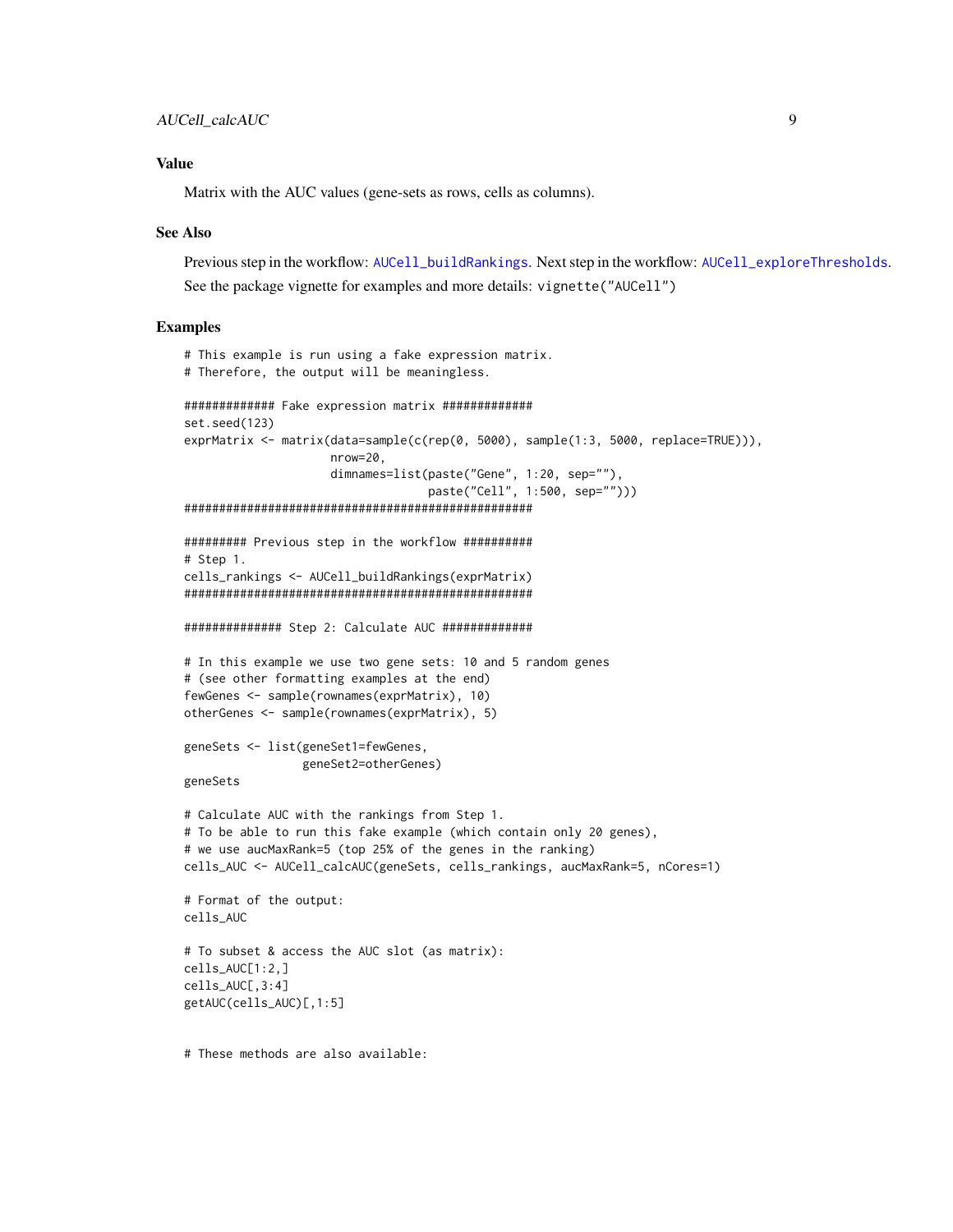```
dim(cells_AUC)
nrow(cells_AUC)
ncol(cells_AUC)
colnames(cells_AUC)[1:4]
rownames(cells_AUC)
#########################################################
# Alternatives for the input of gene sets:
# a) Character vector (i.e. only one gene-set)
# It will take the default name 'geneSet'
fewGenes
test <- AUCell_calcAUC(fewGenes, cells_rankings, aucMaxRank=5)
# b) List
geneSets <- list(geneSet1=fewGenes,
                 geneSet2=otherGenes)
geneSets
test <- AUCell_calcAUC(geneSets, cells_rankings, aucMaxRank=5)
# c) GeneSet object (from GSEABase)
library(GSEABase)
geneSetOne <- GeneSet(fewGenes, setName="geneSetOne")
geneSetOne
test <- AUCell_calcAUC(geneSetOne, cells_rankings, aucMaxRank=5)
# d) GeneSetCollection object (from GSEABase)
geneSetTwo <- GeneSet(otherGenes, setName="geneSetTwo")
geneSets <- GeneSetCollection(geneSetOne, geneSetTwo)
geneSets
test <- AUCell_calcAUC(geneSets, cells_rankings, aucMaxRank=5)
```
AUCell\_createViewerApp

*Create AUCell viewer app*

#### Description

Creates a Shiny app to explore AUCell results

#### Usage

```
AUCell_createViewerApp(
  auc,
  thresholds = NULL,
  tSNE = NULL,exprMat = NULL,cellInfo = NULL,
```
<span id="page-9-0"></span>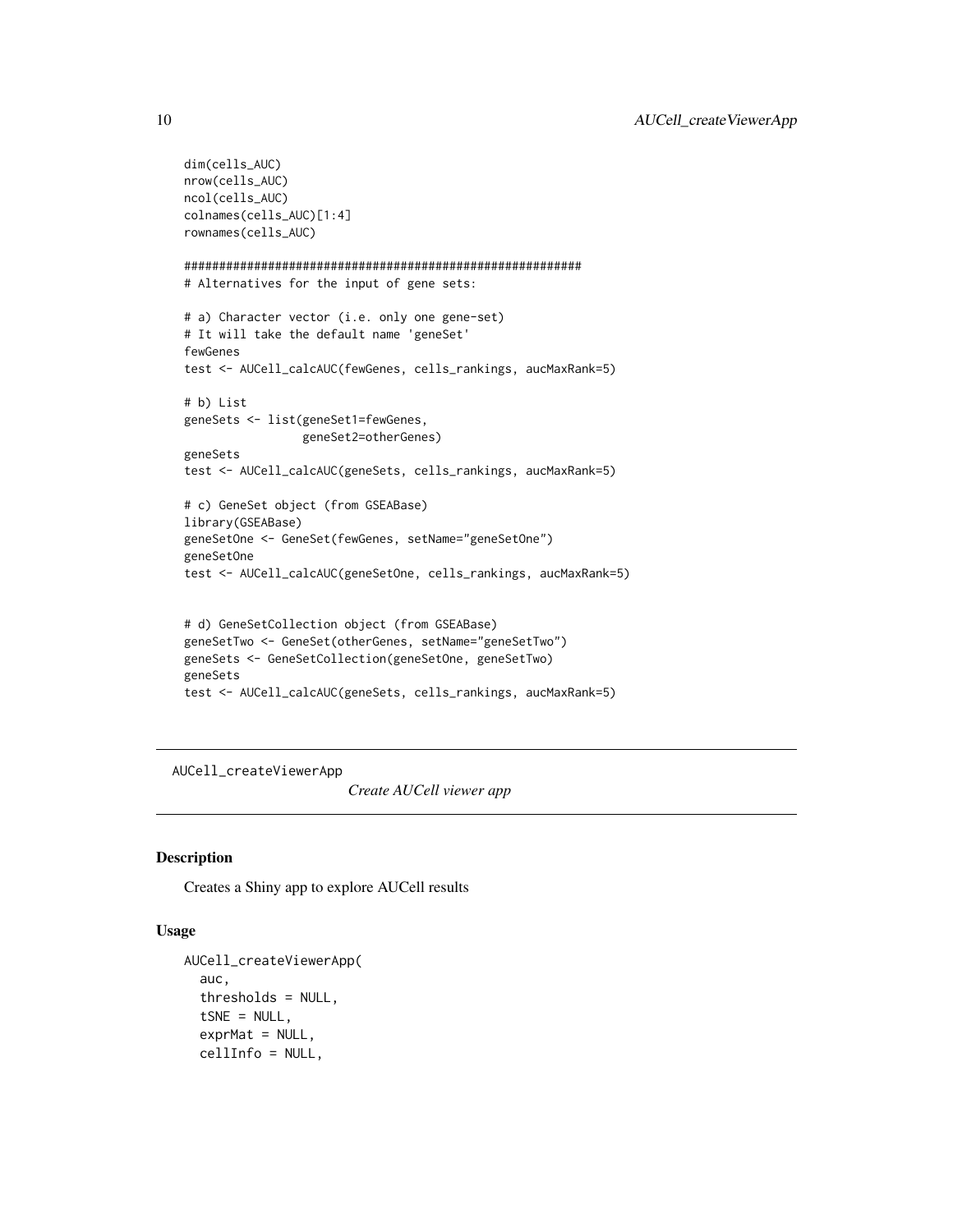```
colVars = NULL,
  includeCellSelectionTab = TRUE
)
```

| auc                     | AUC object returned by AUCell_calcAUC                                                                                                          |
|-------------------------|------------------------------------------------------------------------------------------------------------------------------------------------|
| thresholds              | Thresholds corresponding to each gene set (optional)                                                                                           |
| tSNE                    | t-SNE coordinates for the cells (optional). The row names should correspond to<br>the cell ID. The column names should be "tsne1" and "tsne2". |
| exprMat                 | Expression matrix (optional)                                                                                                                   |
| cellInfo                | Phenodata (optional)                                                                                                                           |
| colVars                 | Color for the phenodata variables (as list, optional)                                                                                          |
| includeCellSelectionTab |                                                                                                                                                |
|                         | Whether to include the cell selection tab                                                                                                      |

#### Value

Thresholds and cells selected within the app (as list).

#### Note

With lasso: "To make a multiple selection, press the SHIFT key. To clear the selection, press the ESC key."

```
######
# Fake run of AUCell
set.seed(123)
exprMatrix <- matrix(
 data=sample(c(rep(0, 5000), sample(1:3, 5000, replace=TRUE))),
 nrow=20,
 dimnames=list(paste("Gene", 1:20, sep=""),
                paste("Cell", 1:500, sep="")))
geneSets <- list(geneSet1=sample(rownames(exprMatrix), 10),
                 geneSet2=sample(rownames(exprMatrix), 5))
cells_rankings <- AUCell_buildRankings(exprMatrix)
cells_AUC <- AUCell_calcAUC(geneSets, cells_rankings, aucMaxRank=5, nCores=1)
selectedThresholds <- NULL
cellsTsne<- Rtsne::Rtsne(t(exprMatrix),max_iter = 10)$Y
# cellsTsne<- tsne::tsne(t(exprMatrix),max_iter = 10)
rownames(cellsTsne) <- colnames(exprMatrix)
cellInfo <- data.frame(cellType1=sample(LETTERS[1:3],ncol(exprMatrix), replace=TRUE),
                       cellType2=sample(letters[5:7],ncol(exprMatrix), replace=TRUE),
                       nGenes=abs(rnorm(ncol(exprMatrix))),
                       row.names=colnames(exprMatrix))
```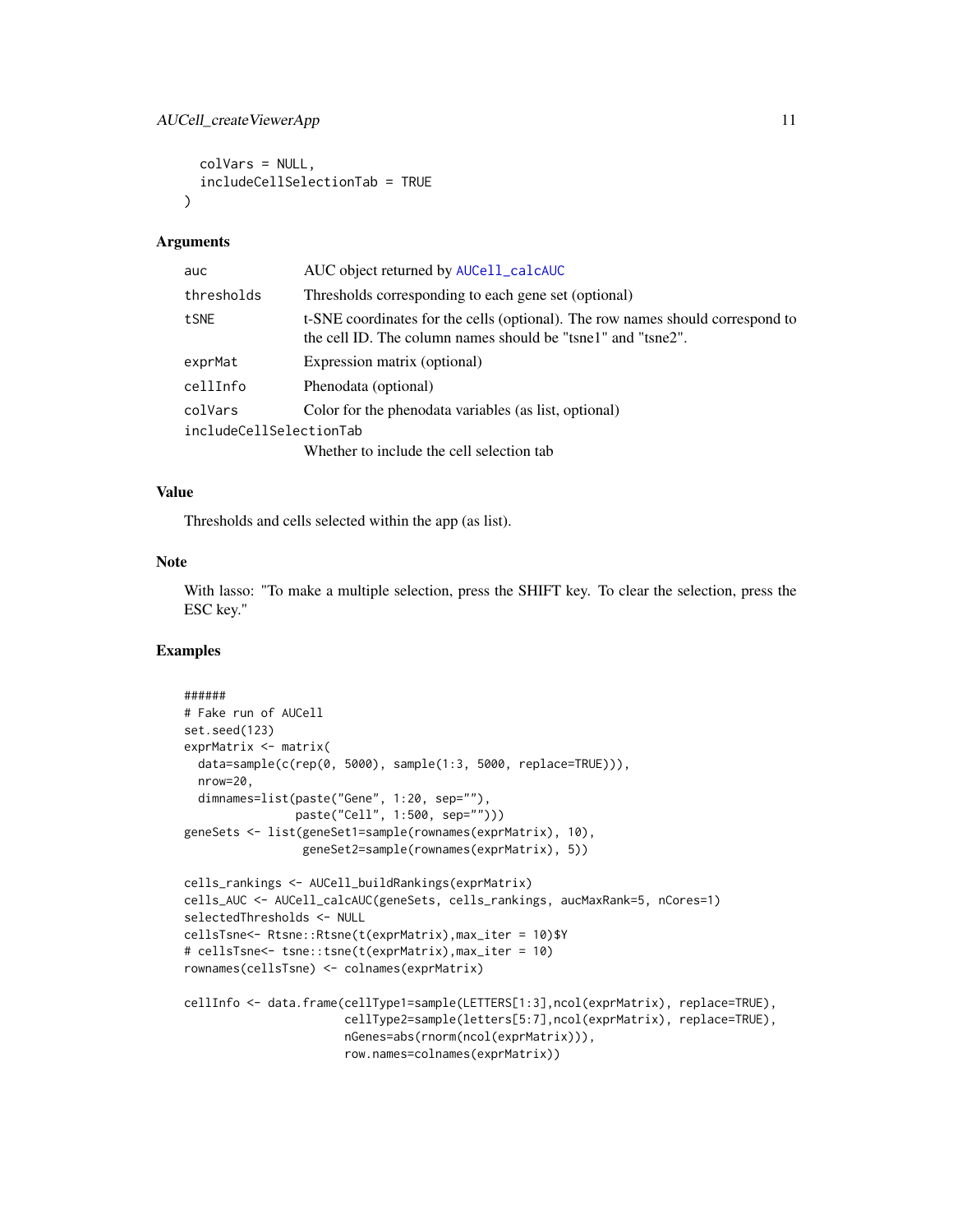#### ######

```
# Create app
aucellApp <- AUCell_createViewerApp(auc=cells_AUC, thresholds=selectedThresholds,
                                  tSNE=cellsTsne, exprMat=exprMatrix, cellInfo=cellInfo)
# The exact commands to lauch the app depend on the R settings
# For example:
# library(shiny)
# options(shiny.host="0.0.0.0")
# savedSelections <- runApp(aucellApp)
# (see Shiny's doc for help)
```
<span id="page-11-1"></span>AUCell\_exploreThresholds

*AUCell\_exploreThresholds*

## Description

Plots all the AUC histograms (per gene-set) and calculates several likely thresholds for each geneset

#### Usage

```
AUCell_exploreThresholds(
  cellsAUC,
  thrP = 0.01,
  nCores = 1,
  smallestPopPercent = 0.25,
  plotHist = TRUE,
  densAdjust = 2,
  assignCells = FALSE,
 nBreaks = 100,
  verbose = TRUE
)
```
getThresholdSelected(aucellThresholds)

getAssignments(aucellThresholds)

## Arguments

| cellsAUC | AUC object returned by AUCell_calcAUC.                                                                                                                                                       |
|----------|----------------------------------------------------------------------------------------------------------------------------------------------------------------------------------------------|
| thrP     | Probability to determine outliers in some of the distributions (see 'details' sec-<br>tion).                                                                                                 |
|          | By default it is set to $1\%$ (thrP): if there are 3000 cells in the dataset, it is ex-<br>pected that approximately 30 cells are over this threshold if the AUC is normally<br>distributed. |

<span id="page-11-0"></span>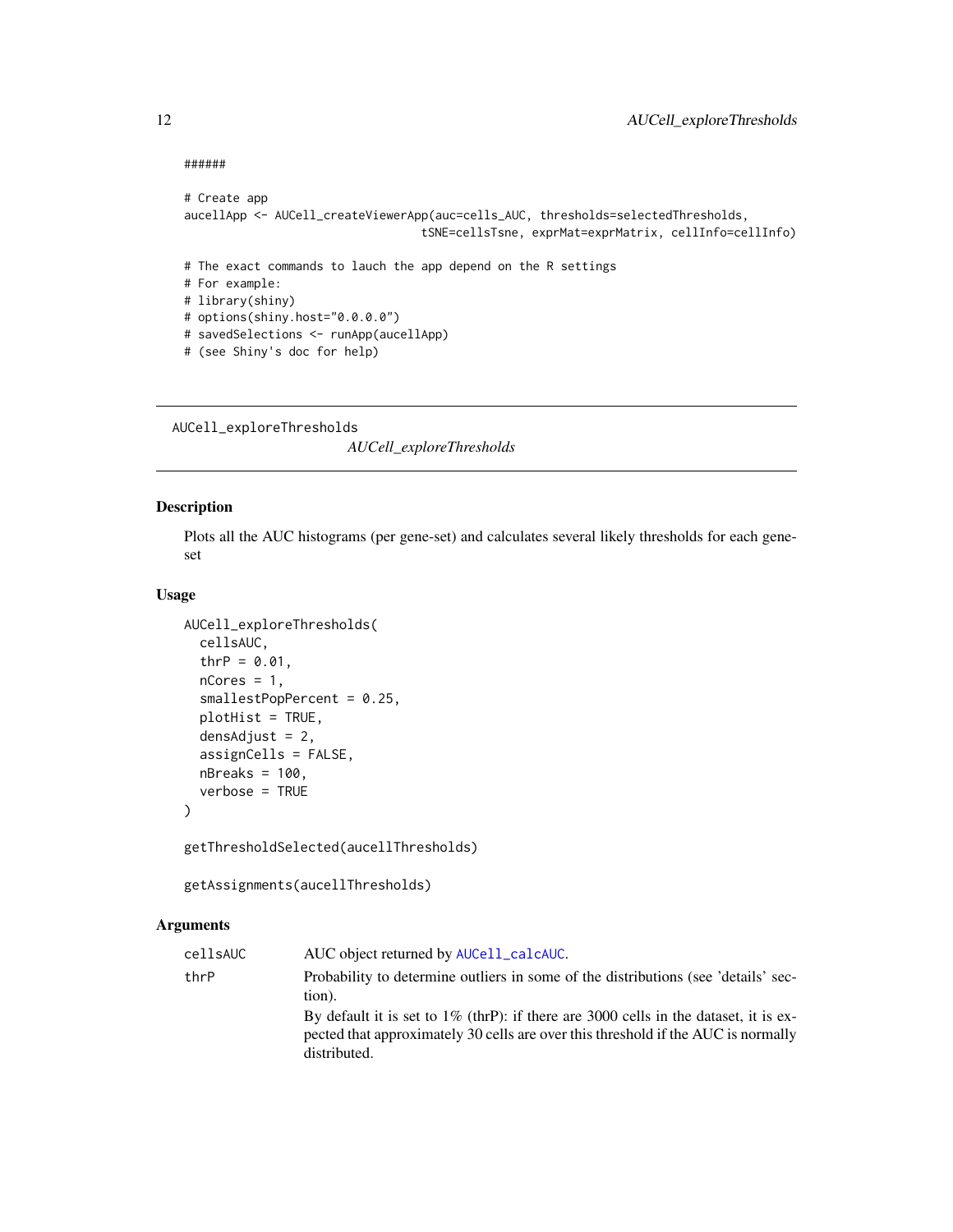#### AUCell\_exploreThresholds 13

| nCores             | Number of cores to use for computation.                                                                      |
|--------------------|--------------------------------------------------------------------------------------------------------------|
| smallestPopPercent |                                                                                                              |
|                    | Size (percentage) of the smallest population of cells expected. Used to calculate<br>some of the thresholds. |
| plotHist           | Whether to plot the AUC histograms. (TRUE / FALSE)                                                           |
| densAdjust         | Parameter for the density curve. (See density for details).                                                  |
| assignCells        | Return the list of cells that pass the automatically selected threshold? (TRUE/FALSE)                        |
| nBreaks            | Number of bars to plot in the histograms.                                                                    |
| verbose            | Should the function show progress messages? (TRUE / FALSE)                                                   |
| aucellThresholds   |                                                                                                              |
|                    | For aux functions: Output from AUCell_exploreThresholds                                                      |

#### Details

To ease the selection of an assignment theshold, this function adjusts the AUCs of each gene-set to several distributions and calculates possible thresholds:

• minimumDens (plot in Blue): Inflection point of the density curve. This is usually a good option for the ideal situation with bimodal distributions.

To avoid false positives, by default this threshold will not be chosen if the second distribution is higher (i.e. the majority of cells have the gene-set "active").

- L\_k2 (plot in Red): Left distribution, after adjusting the AUC to a mixture of two distributions. The threshold is set to the right (prob: 1-(thrP/nCells)). Only available if 'mixtools' package is installed.
- R\_k3 (plot in Pink): Right distribution, after adjusting the AUC to a mixture of three distributions. The threshold is set to the left (prob: thrP). Only available if 'mixtools' package is installed.
- Global\_k1 (plot in Grey): "global" distribution (i.e. mean and standard deviations of all cells). The threshold is set to the right (prob: 1-(thrP/nCells)).

The threshold based on the global distribution is ignored from the automatic selection unless the mixed models are overlapping.

Note: If assignCells=TRUE, the highest threshold is used to select cells. However, keep in mind that this function is only meant to ease the selection of the threshold, and we highly recommend to look at the AUC histograms and adjust the threshold manually if needed. We recommend to be specially aware on gene-sets with few genes (10-15) and thresholds that are set extremely low.

#### Value

List with the following elements for each gene-set:

- 'aucThr' Thresholds calculated with each method (see 'details' section), and the number of cells that would be assigned using that threshold.
	- If assignCells=TRUE, the threshold selected automatically is the highest value (in most cases, excluding the global distribution).
- 'assignment' List of cells that pass the selected AUC threshold (if assignCells=TRUE)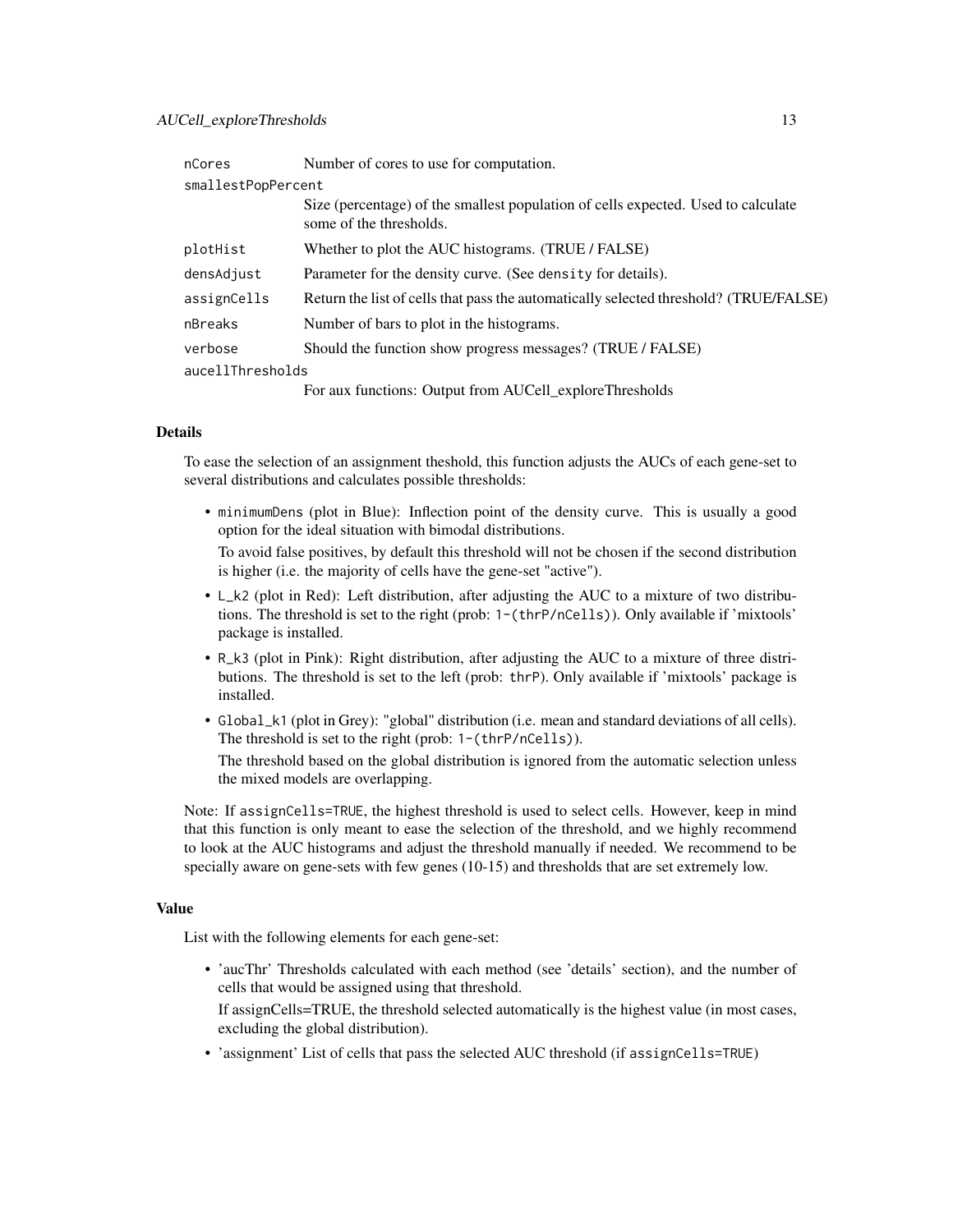<span id="page-13-0"></span>If plotHist=TRUE the AUC histogram is also plot, including the distributions calculated and the corresponding thresholds in the same color (dashed vertical lines). The threshold that is automatically selected is shown as a thicker non-dashed vertical line.

## See Also

Previous step in the workflow: [AUCell\\_calcAUC](#page-6-1).

See the package vignette for examples and more details: vignette("AUCell")

```
# This example is run using a fake expression matrix.
# Therefore, the output will be meaningless.
############# Fake expression matrix #############
set.seed(123)
exprMatrix <- matrix(data=sample(c(rep(0, 5000), sample(1:3, 5000, replace=TRUE))),
                     nrow=20,
                     dimnames=list(paste("Gene", 1:20, sep=""),
                                   paste("Cell", 1:500, sep="")))
dim(exprMatrix)
##################################################
######### Previous steps in the workflow #########
# Step 1.
cells_rankings <- AUCell_buildRankings(exprMatrix, plotStats=FALSE)
# Step 2.
# (Gene sets: random genes)
geneSets <- list(geneSet1=sample(rownames(exprMatrix), 10),
                 geneSet2=sample(rownames(exprMatrix), 5))
cells_AUC <- AUCell_calcAUC(geneSets, cells_rankings, aucMaxRank=5)
##################################################
############## Step 3: Assign cells ##############
# 1. Plot histograms and obtain some pre-computed thresholds
# (this example is only meant to show the interface/arguments of the function,
# see the vignette for meaningful examples)
set.seed(123)
par(mfrow=c(1,2)) # Plot is divided into one row and two columns
thresholds <- AUCell_exploreThresholds(cells_AUC, plotHist=TRUE)
thresholds$geneSet1$aucThr
# 2. Obtain cells over a given threshold:
names(which(getAUC(cells_AUC)["geneSet1",] > 0.19))
# Alternative: assign cells according to the 'automatic' threshold
cells_assignment <- AUCell_exploreThresholds(cells_AUC,
                                             plotHist=FALSE, assignCells=TRUE)
# Cells assigned:
getAssignments(cells_assignment)
```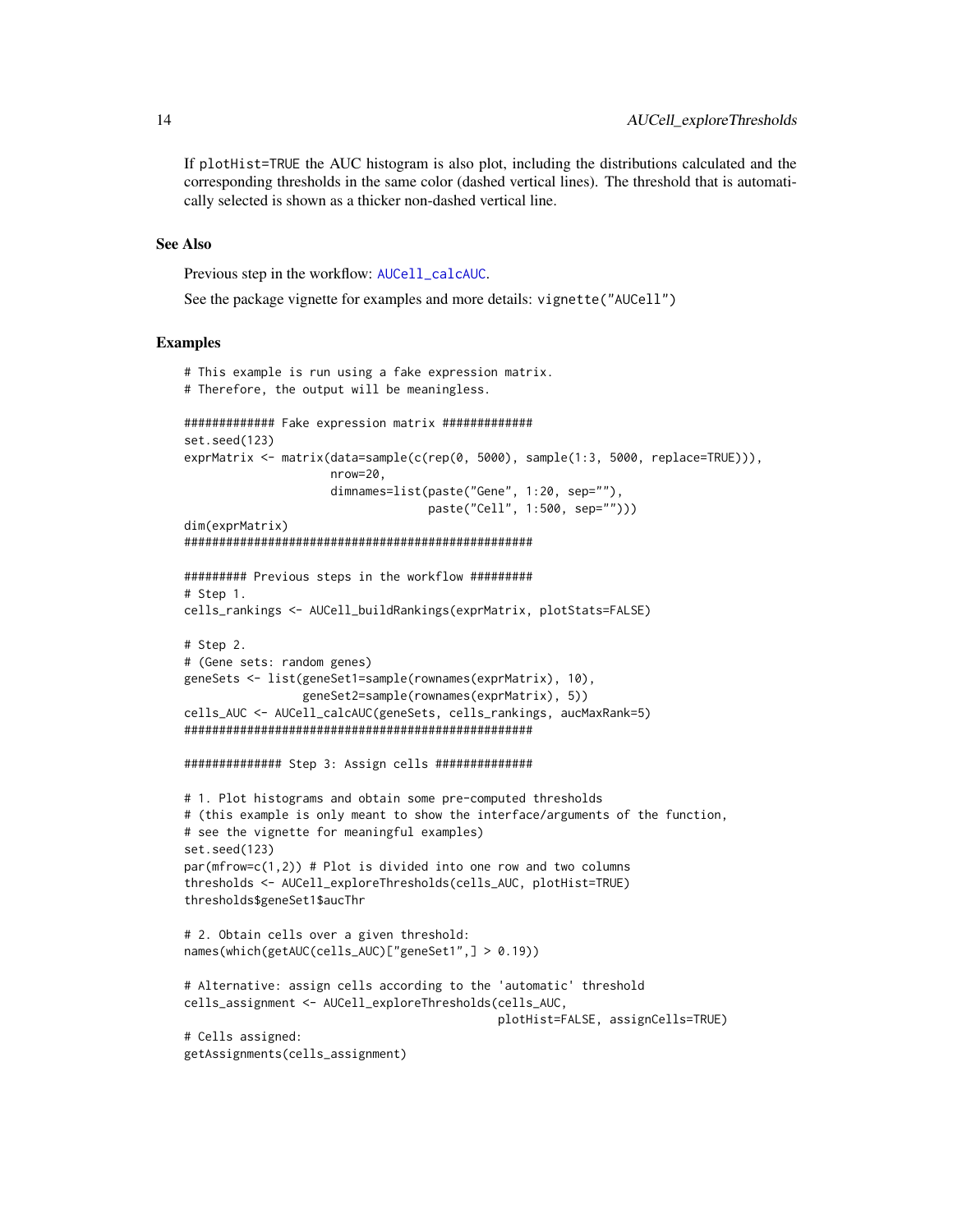## <span id="page-14-0"></span>AUCell\_plotHist 15

# Threshold applied: getThresholdSelected(cells\_assignment)

AUCell\_plotHist *Plot AUC histogram*

## Description

Plots the distribution of AUC across the cells (for each gene-set) as an histogram.

## Usage

```
AUCell_plotHist(
  cellsAUC,
  aucThr = max(cellsAUC),
  nBreaks = 100,onColor = "dodgerblue4",
  offColor = "slategray2",
  ...
)
```
## Arguments

| cellsAUC  | Subset of the object returned by AUCell_calcAUC (i.e. including only the gene-<br>sets to plot)                                                             |
|-----------|-------------------------------------------------------------------------------------------------------------------------------------------------------------|
| aucThr    | AUC value planned to use as threshold (to make sure the X axis includes it), if<br>any. Otherwise, the X axis extends to cover only the AUC values plotted. |
| nBreaks   | Number of 'bars' to plot (breaks argument for hist function).                                                                                               |
| onColor   | Color for the bars that pass the AUC threshold                                                                                                              |
| offColor  | Color for the bars that do not pass the AUC threshold                                                                                                       |
| $\ddotsc$ | Other arguments to pass to hist function.                                                                                                                   |

## Value

List of histogram objects (invisible).

## See Also

See the package vignette for examples and more details: vignette("AUCell")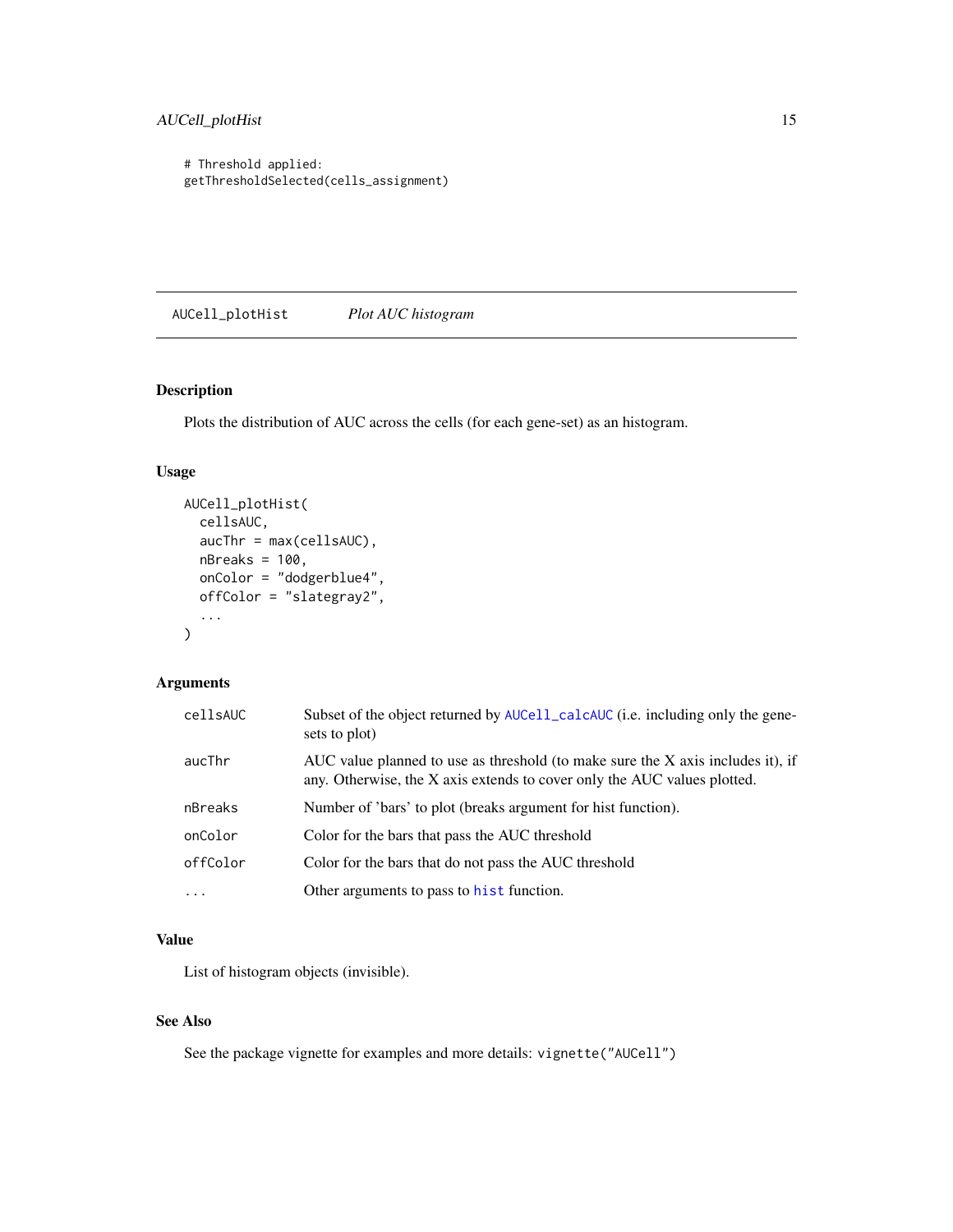#### Examples

```
# This example is run using a fake expression matrix.
# Therefore, the output will be meaningless.
############# Fake expression matrix #############
set.seed(123)
exprMatrix <- matrix(data=sample(c(rep(0, 5000), sample(1:3, 5000, replace=TRUE))),
                     nrow=20,
                     dimnames=list(paste("Gene", 1:20, sep=""),
                                   paste("Cell", 1:500, sep="")))
dim(exprMatrix)
##################################################
############# Begining of the workflow ###########
# Step 1.
cells_rankings <- AUCell_buildRankings(exprMatrix, plotStats=FALSE)
# Step 2.
# (Gene set: 10 random genes)
genes <- sample(rownames(exprMatrix), 10)
geneSets <- list(geneSet1=genes)
# (aucMaxRank=5 to run with this fake example, it will return 'high' AUC values)
cells_AUC <- AUCell_calcAUC(geneSets, cells_rankings, aucMaxRank=5)
##################################################
# Plot histogram:
AUCell_plotHist(cells_AUC["geneSet1",], nBreaks=10)
```
AUCell\_plotTSNE *Plot*

## Description

Plots the AUC histogram and t-SNE coloured by AUC, binary activity and TF expression

#### Usage

```
AUCell_plotTSNE(
  tSNE,
  exprMat = NULL,cellsAUC = NULL,
  thresholds = NULL,
  reorderGeneSets = FALSE,
  cex = 1,
  alphaOn = 1,
  alphaOff = 0.2,
  borderColor = adjustcolor("lightgray", alpha.f = 0.1),
  offColor = "lightgray",
```
<span id="page-15-0"></span>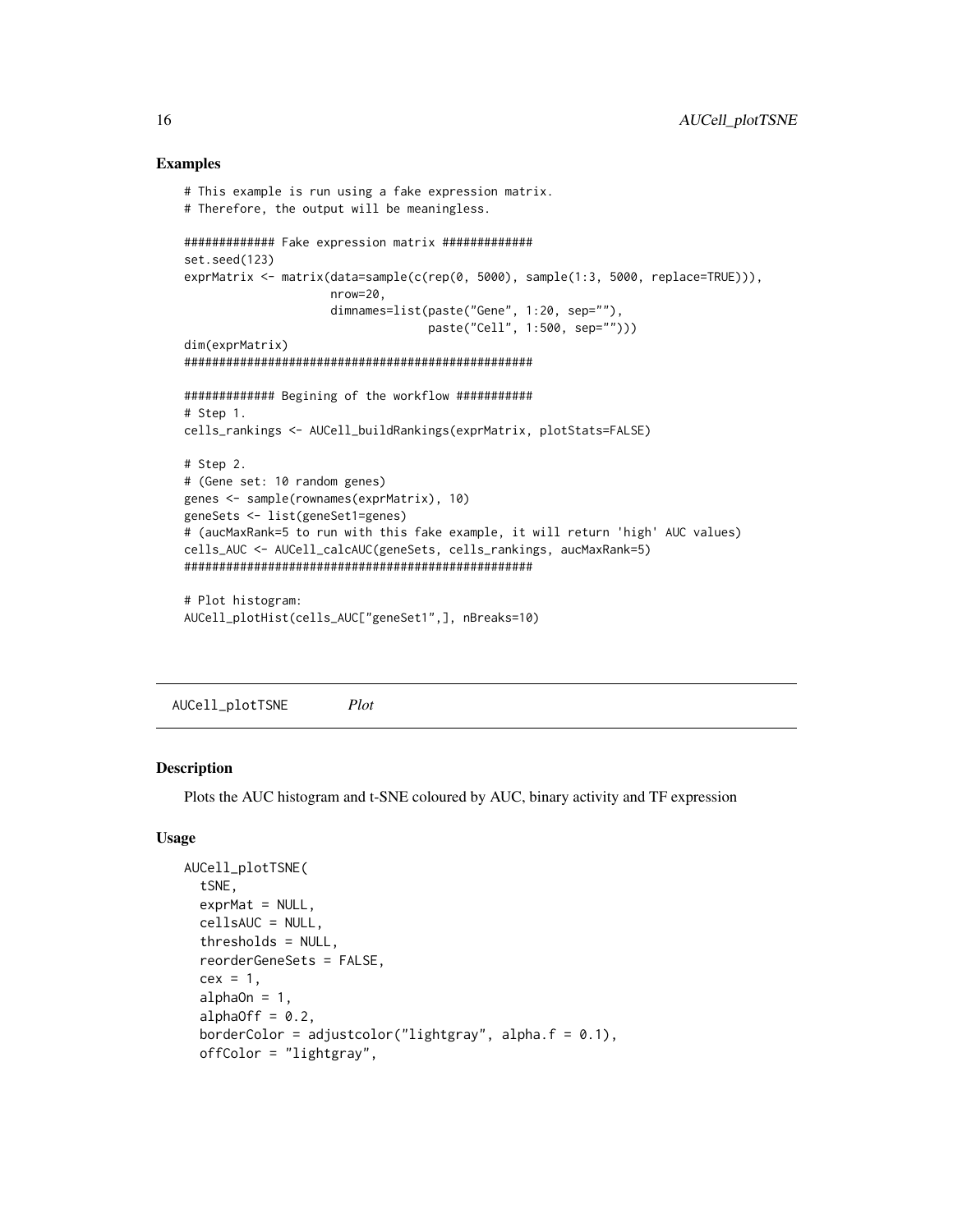```
plots = c("histogram", "binaryAUC", "AUC", "expression"),
 exprCols = c("goldenrod1", "darkorange", "brown"),
 asPNG = FALSE,...
\mathcal{L}
```

| t-SNE coordinates (e.g. tSNE\$Y)                                                                           |
|------------------------------------------------------------------------------------------------------------|
| Expression matrix                                                                                          |
| AUC (as returned by calcAUC)                                                                               |
| Thresholds returned by AUCell                                                                              |
| reorderGeneSets                                                                                            |
| Whether to reorder the gene sets based on AUC similarity                                                   |
| Scaling factor for the dots in the scatterplot                                                             |
| Transparency for the dots representing "active" cells                                                      |
| Transparency for the dots representing "inactive" cells                                                    |
| Border color for the dots (scatterplot)                                                                    |
| Color for the dots representing "inactive" cells                                                           |
| Which plots to generate? Select one or multiple: plots=c("histogram", "binaryAUC",<br>"AUC", "expression") |
| Color scale for the expression                                                                             |
| Output each individual plot in a .png file? (can also be a directory)                                      |
| Other arguments to pass to hist function.                                                                  |
|                                                                                                            |

## Details

To avoid calculating thresholds, set thresholds to FALSE

### Value

Returns invisible: cells\_trhAssignment

## See Also

List of vignettes included in the package: vignette(package="AUCell")

```
######
# Fake run of AUCell
set.seed(123)
exprMatrix <- matrix(
 data=sample(c(rep(0, 5000), sample(1:3, 5000, replace=TRUE))),
 nrow=20,
```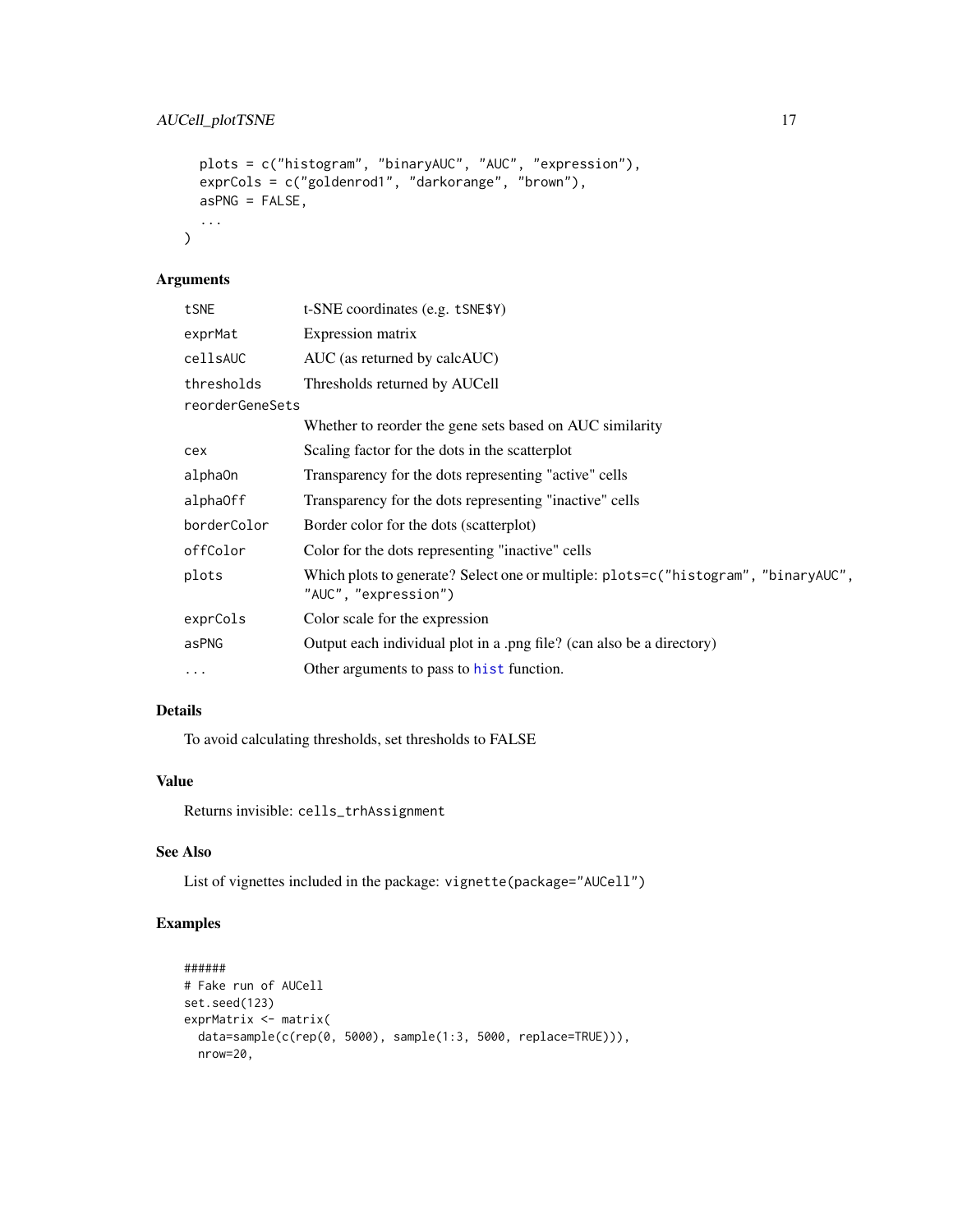```
dimnames=list(paste("Gene", 1:20, sep=""),
                paste("Cell", 1:500, sep="")))
geneSets <- list(geneSet1=sample(rownames(exprMatrix), 10),
                 geneSet2=sample(rownames(exprMatrix), 5))
cells_rankings <- AUCell_buildRankings(exprMatrix, plotStats = FALSE)
cells_AUC <- AUCell_calcAUC(geneSets, cells_rankings, aucMaxRank=5, nCores=1)
selectedThresholds <- rowMeans(getAUC(cells_AUC))
cellsTsne<- Rtsne::Rtsne(t(exprMatrix),max_iter = 10)$Y
# cellsTsne<- tsne::tsne(t(exprMatrix),max_iter = 10)
rownames(cellsTsne) <- colnames(exprMatrix)
######
par(mfrow=c(2,3))
thrs <- AUCell_plotTSNE(tSNE=cellsTsne, exprMat=NULL,
                        cellsAUC=cells_AUC, thresholds=selectedThresholds,
                        plots = c("histogram", "binaryAUC", "AUC"))
#####
# Color based on the known phenodata:
cellInfo <- data.frame(cellType1=sample(LETTERS[1:3],ncol(exprMatrix), replace=TRUE),
                       cellType2=sample(letters[5:7],ncol(exprMatrix), replace=TRUE),
```

```
nGenes=abs(rnorm(ncol(exprMatrix))),
                       row.names=colnames(exprMatrix))
colVars <- list(cellType2=setNames(c("skyblue","magenta", "darkorange"),letters[5:7]))
# dev.off()
plotTsne_cellProps(cellsTsne, cellInfo, colVars=colVars)
```
AUCell\_run *Run AUCell*

#### Description

Runs AUCell (calculates the ranking + score genesets)

#### Usage

```
AUCell_run(
  exprMat,
  geneSets,
  featureType = "genes",
  keepZeroesAsNA = FALSE,
  normAUC = TRUE,aucMaxRank = ceiling(0.05 * nrow(expMat)),BPPARAM = NULL,
  ...
```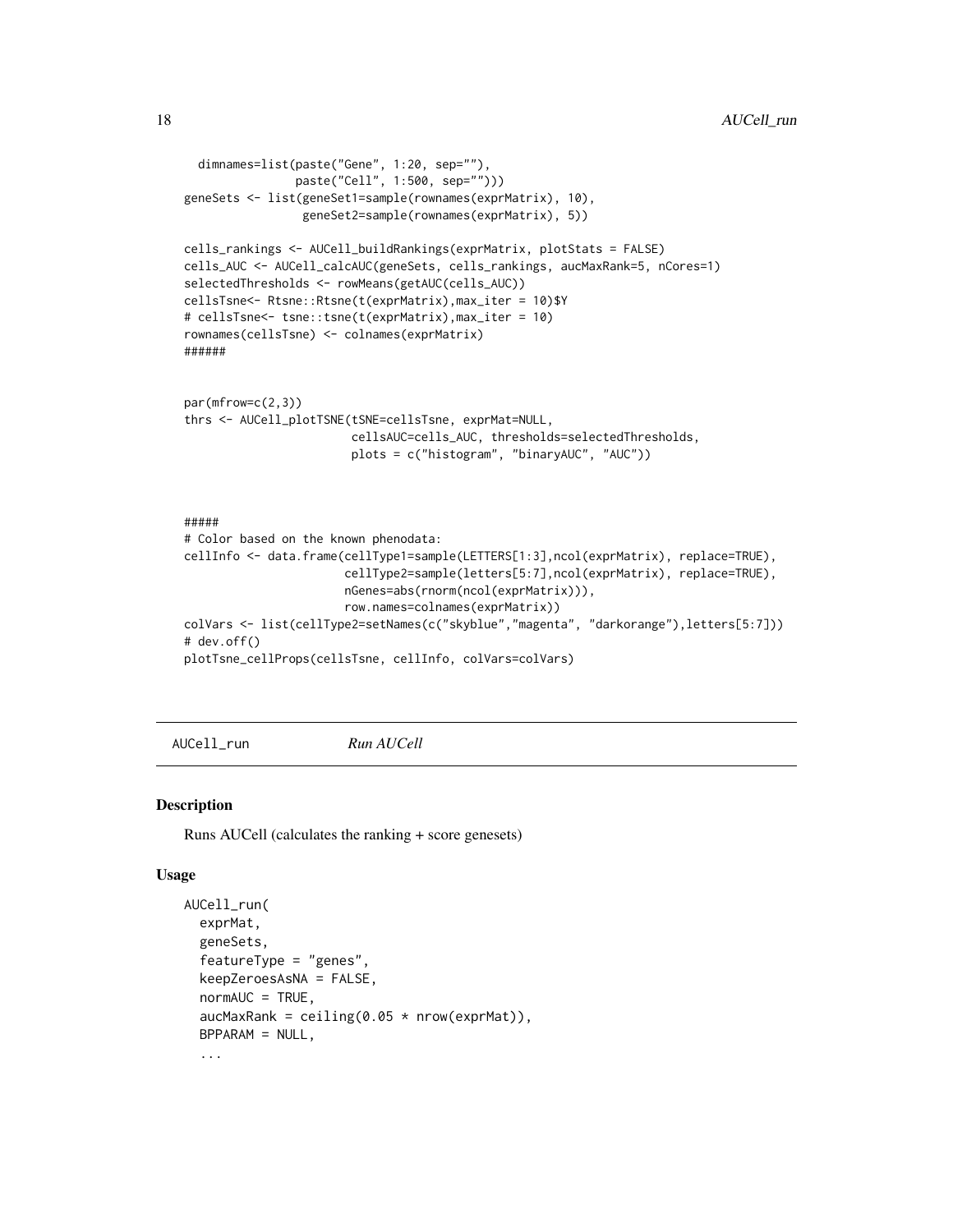```
\mathcal{L}## S4 method for signature 'dgCMatrix'
AUCell_run(
  exprMat,
  geneSets,
  featureType = "genes",
  keepZeroesAsNA = FALSE,
  normAUC = TRUE,aucMaxRank = ceiling(0.05 * now(expMat)),BPPARAM = NULL
\mathcal{L}## S4 method for signature 'matrix'
AUCell_run(
  exprMat,
  geneSets,
  featureType = "genes",
  keepZeroesAsNA = FALSE,
  normAUC = TRUE,aucMaxRank = ceiling(0.05 * nrow(expMat)),BPPARAM = NULL
\mathcal{L}## S4 method for signature 'SummarizedExperiment'
AUCell_run(
  exprMat,
  geneSets,
  featureType = "genes",
  keepZeroesAsNA = FALSE,
  normAUC = TRUE,aucMaxRank = ceiling(0.05 * now(expMat)),BPPARAM = NULL,
  assayName = NULL
\mathcal{L}
```

| exprMat  | Expression matrix (genes/regions as rows, cells as columns) The expression ma-<br>trix can also be provided as one of the R/Bioconductor classes:                                                                                                |
|----------|--------------------------------------------------------------------------------------------------------------------------------------------------------------------------------------------------------------------------------------------------|
|          | • dgCMatrix-class: Sparse matrix                                                                                                                                                                                                                 |
|          | • RangedSummarizedExperiment and derived classes (e.g. SingleCellExper-<br>iment): The matrix will be obtained through assay(exprMatrix), -which<br>will extract the first assay (usually the counts)- or the assay name given in<br>'assayName' |
| geneSets | List of gene-sets (or signatures) to test in the cells. The gene-sets should be<br>provided as GeneSet, GeneSetCollection or character list (see examples).                                                                                      |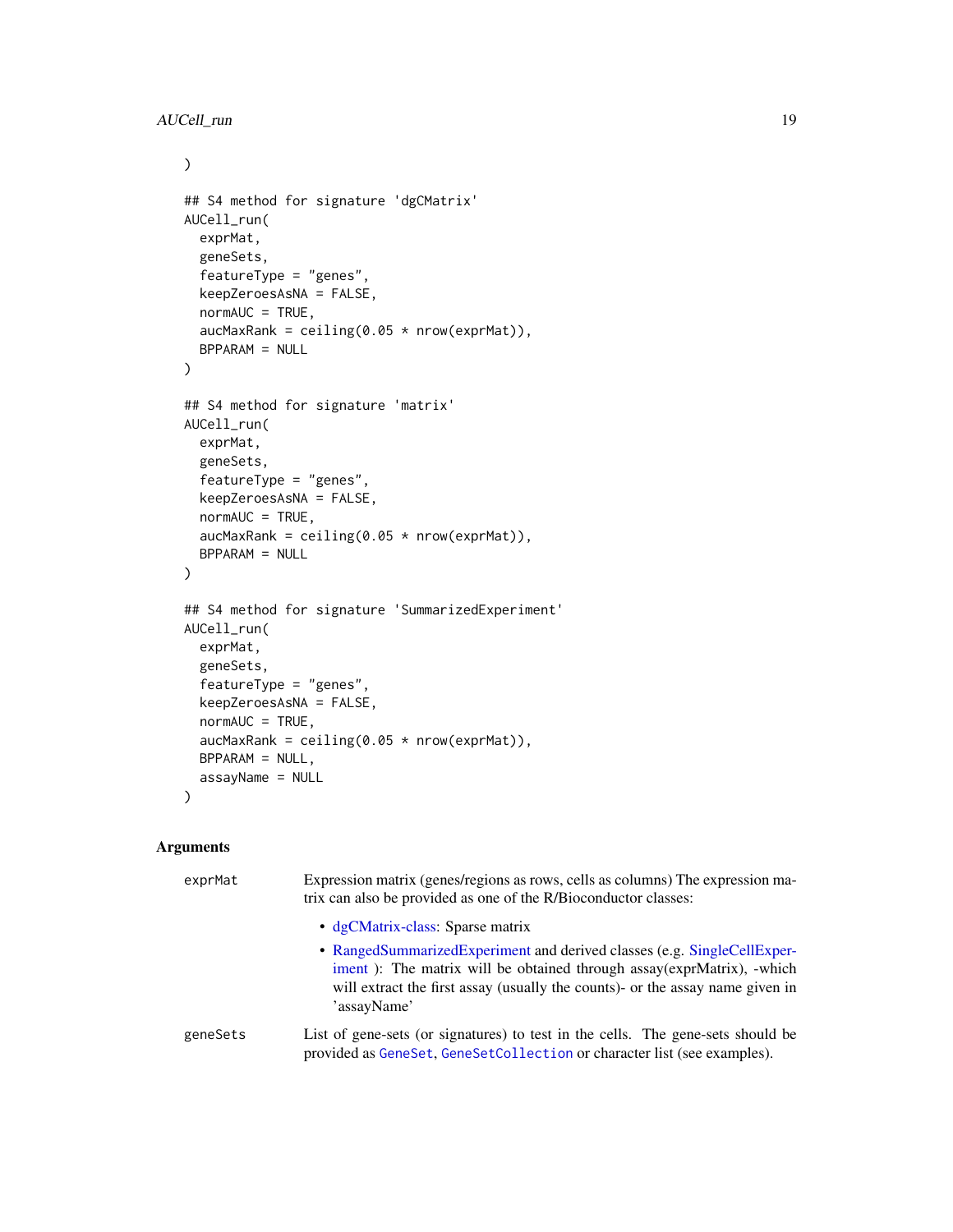<span id="page-19-0"></span>

| featureType    | Name for the rows (e.g. "genes"). Only for naming the rankings, not used<br>internally.        |
|----------------|------------------------------------------------------------------------------------------------|
|                | keepZeroesAsNA Convert zeroes to NA instead of locating randomly at the end of the ranking.    |
| normAUC        | Whether to normalize the maximum possible AUC to 1 (Default: TRUE).                            |
| aucMaxRank     | Threshold to calculate the AUC (see 'details' section)                                         |
| <b>BPPARAM</b> | Set to use multiple cores. Only used if 'splitByBlocks=TRUE'                                   |
| $\ddots$ .     | Other arguments                                                                                |
| assayName      | Name of the assay containing the expression matrix (e.g. in SingleCellExperi-<br>ment objects) |

#### Details

In a simplified way, the AUC value represents the fraction of genes, within the top X genes in the ranking, that are included in the signature. The parameter 'aucMaxRank' allows to modify the number of genes (maximum ranking) that is used to perform this computation. By default, it is set to 5% of the total number of genes in the rankings. Common values may range from 1 to 20%.

#### Value

Matrix with the AUC values (gene-sets as rows, cells as columns).

## See Also

Includes [AUCell\\_buildRankings](#page-3-1) and [AUCell\\_calcAUC](#page-6-1). Next step in the workflow: [AUCell\\_exploreThresholds](#page-11-1). See the package vignette for examples and more details: vignette("AUCell")

```
# This example is run using a fake expression matrix.
# Therefore, the output will be meaningless.
############# Fake expression matrix #############
set.seed(123)
exprMatrix <- matrix(data=sample(c(rep(0, 5000), sample(1:3, 5000, replace=TRUE))),
                     nrow=20,
                     dimnames=list(paste("Gene", 1:20, sep=""),
                                   paste("Cell", 1:500, sep="")))
exprMatrix <- as(exprMatrix, "dgCMatrix")
# In this example we use two gene sets: 10 and 5 random genes
# (see other formatting examples at the end)
fewGenes <- sample(rownames(exprMatrix), 10)
otherGenes <- sample(rownames(exprMatrix), 5)
geneSets <- list(geneSet1=fewGenes,
                 geneSet2=otherGenes)
geneSets
# Calculate AUCell score for the genes in the sets
```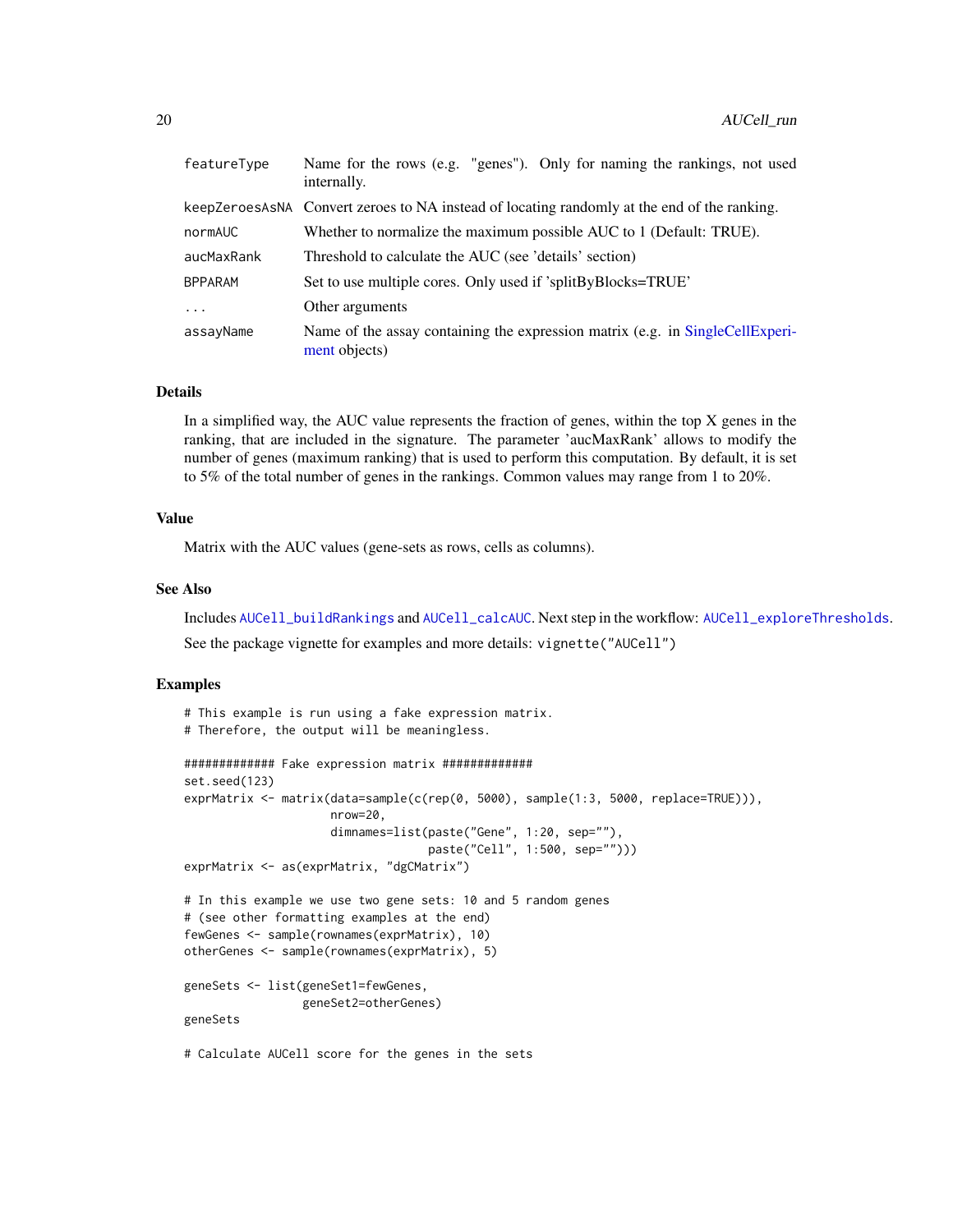```
# To be able to run this fake example (which contain only 20 genes),
# we use aucMaxRank=5 (top 25% of the genes in the ranking)
cells_AUC <- AUCell_run(exprMatrix, geneSets, aucMaxRank=5)
## To run in paralell:
# cells_AUC <- AUCell_run(exprMatrix, geneSets, aucMaxRank=5,
# BPPARAM=BiocParallel::MulticoreParam(5))
# Format of the output:
cells_AUC
# To subset & access the AUC slot (as matrix):
cells_AUC[1:2,]
cells_AUC[,3:4]
getAUC(cells_AUC)[,1:5]
# These methods are also available:
dim(cells_AUC)
nrow(cells_AUC)
ncol(cells_AUC)
colnames(cells_AUC)[1:4]
rownames(cells_AUC)
#########################################################
# Alternatives for the input of gene sets:
# a) Character vector (i.e. only one gene-set)
# It will take the default name 'geneSet'
fewGenes
test <- AUCell_run(exprMatrix, fewGenes, aucMaxRank=5)
# b) List
geneSets <- list(geneSet1=fewGenes,
                 geneSet2=otherGenes)
geneSets
test <- AUCell_run(exprMatrix, fewGenes, aucMaxRank=5)
# c) GeneSet object (from GSEABase)
library(GSEABase)
geneSetOne <- GeneSet(fewGenes, setName="geneSetOne")
geneSetOne
test <- AUCell_run(exprMatrix, fewGenes, aucMaxRank=5)
# d) GeneSetCollection object (from GSEABase)
geneSetTwo <- GeneSet(otherGenes, setName="geneSetTwo")
geneSets <- GeneSetCollection(geneSetOne, geneSetTwo)
geneSets
test <- AUCell_run(exprMatrix, fewGenes, aucMaxRank=5)
```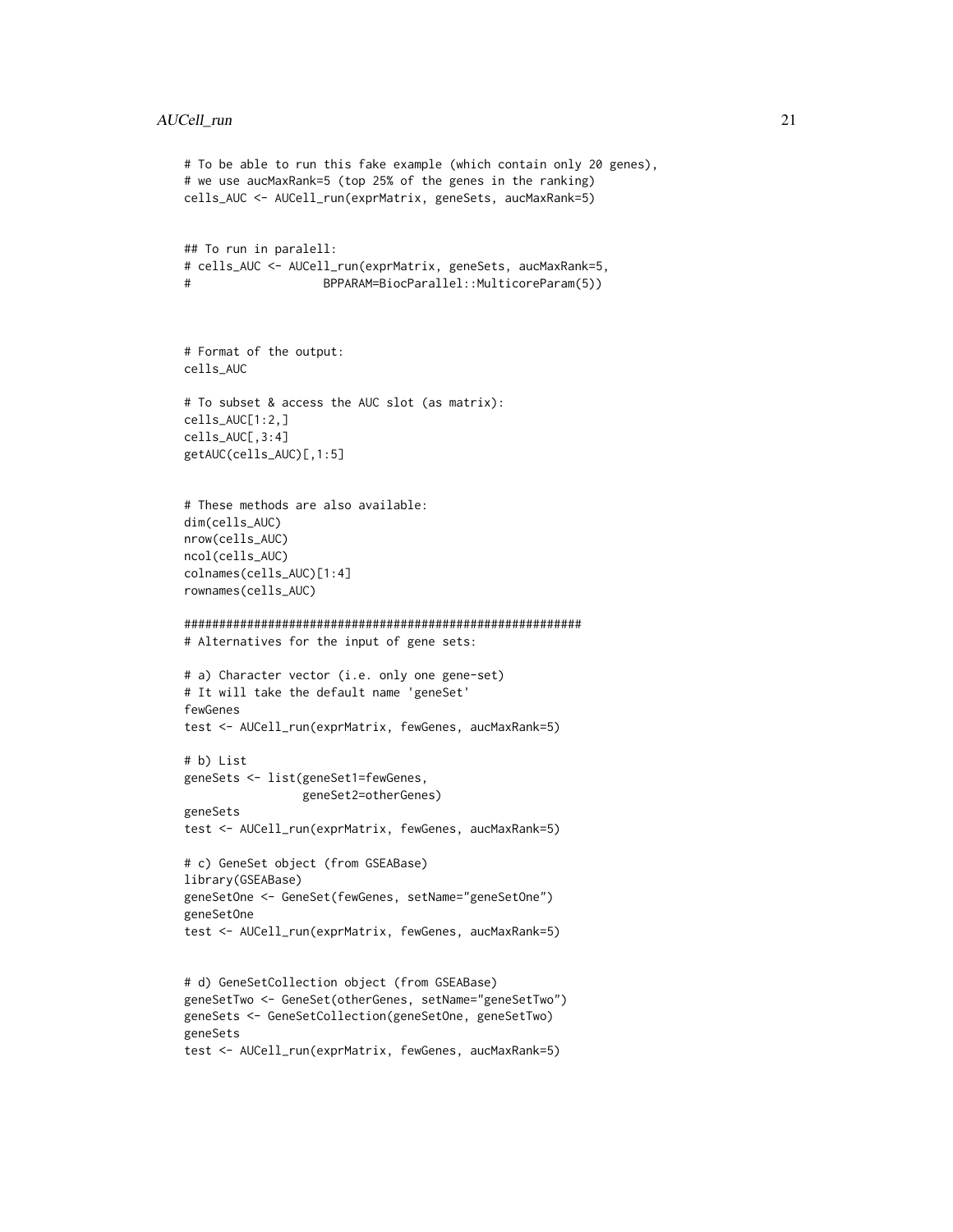<span id="page-21-0"></span>

## Description

Returns the gene set name (i.e. selects the given pattern)

#### Usage

```
getSetNames(aucMat, patterns, startChr = "^", endChr = " |-")
```
## Arguments

| aucMat   | AUC matrix                                                                                        |
|----------|---------------------------------------------------------------------------------------------------|
| patterns | patterns                                                                                          |
| startChr | Character to indicate the start (typically "^")                                                   |
| endChr   | Character at the end of the gene set name, i.e. space or "_" after a transcription<br>factor name |

#### Value

Returns the gene set name (i.e. selects the given pattern)

GeneSet methods

## Description

Functions to manipulate GeneSet and GeneSetCollection objects (from package GSEABase)

## Usage

nGenes(geneSet) ## S4 method for signature 'GeneSet' nGenes(geneSet) ## S4 method for signature 'GeneSetCollection' nGenes(geneSet) subsetGeneSets(geneSets, geneNames) ## S4 method for signature 'GeneSetCollection'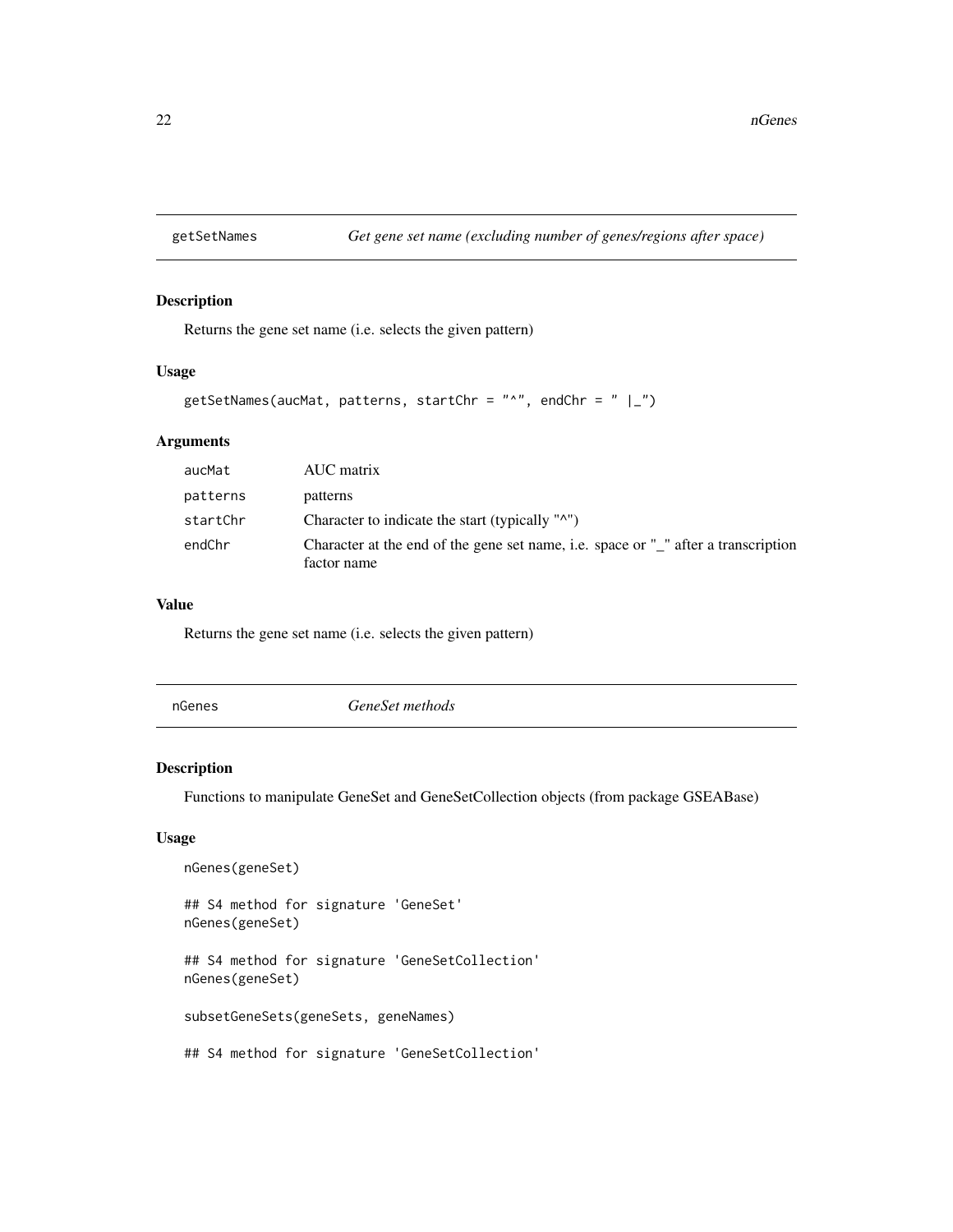#### <span id="page-22-0"></span>orderAUC 23

```
subsetGeneSets(geneSets, geneNames)
setGeneSetNames(geneSets, newNames)
## S4 method for signature 'GeneSetCollection'
setGeneSetNames(geneSets, newNames)
```
#### Arguments

| geneSet   | One gene-set (GeneSet)                  |
|-----------|-----------------------------------------|
| geneSets  | Gene-set collection (GeneSetCollection) |
| geneNames | Gene names (for subset)                 |
| newNames  | New names (to assign to the gene sets)  |

## Value

- \*\*nGenes()\*\*: provides the number of genes in the gene-set, or each of the gene-sets in a collection

- \*\*subsetGeneSets()\*\*: Subsets each of the gene-sets in a collection to contain only the genes inthe given list. Equivalent to intersect(), but keeping the original gene-set name.

- \*\*setGeneSetNames()\*\*: Modifies the name of each gene-set in a collection

#### Examples

```
library(GSEABase)
genes_1 <- GeneSet(paste("Gene", 1:20, sep=""), setName="geneSet1")
genes_2 <- GeneSet(paste("Gene", 18:22, sep=""), setName="geneSet2")
geneSets <- GeneSetCollection(genes_1, genes_2)
nGenes(genes_1)
nGenes(geneSets)
subsetGeneSets(geneSets, paste("Gene", 15:20, sep=""))
```

```
geneSets_newNames <- setGeneSetNames(geneSets, c("one", "two"))
names(geneSets_newNames)
```
orderAUC *orderAUC*

#### Description

Reorder the gene-sets based on AUC similarity

#### Usage

orderAUC(auc)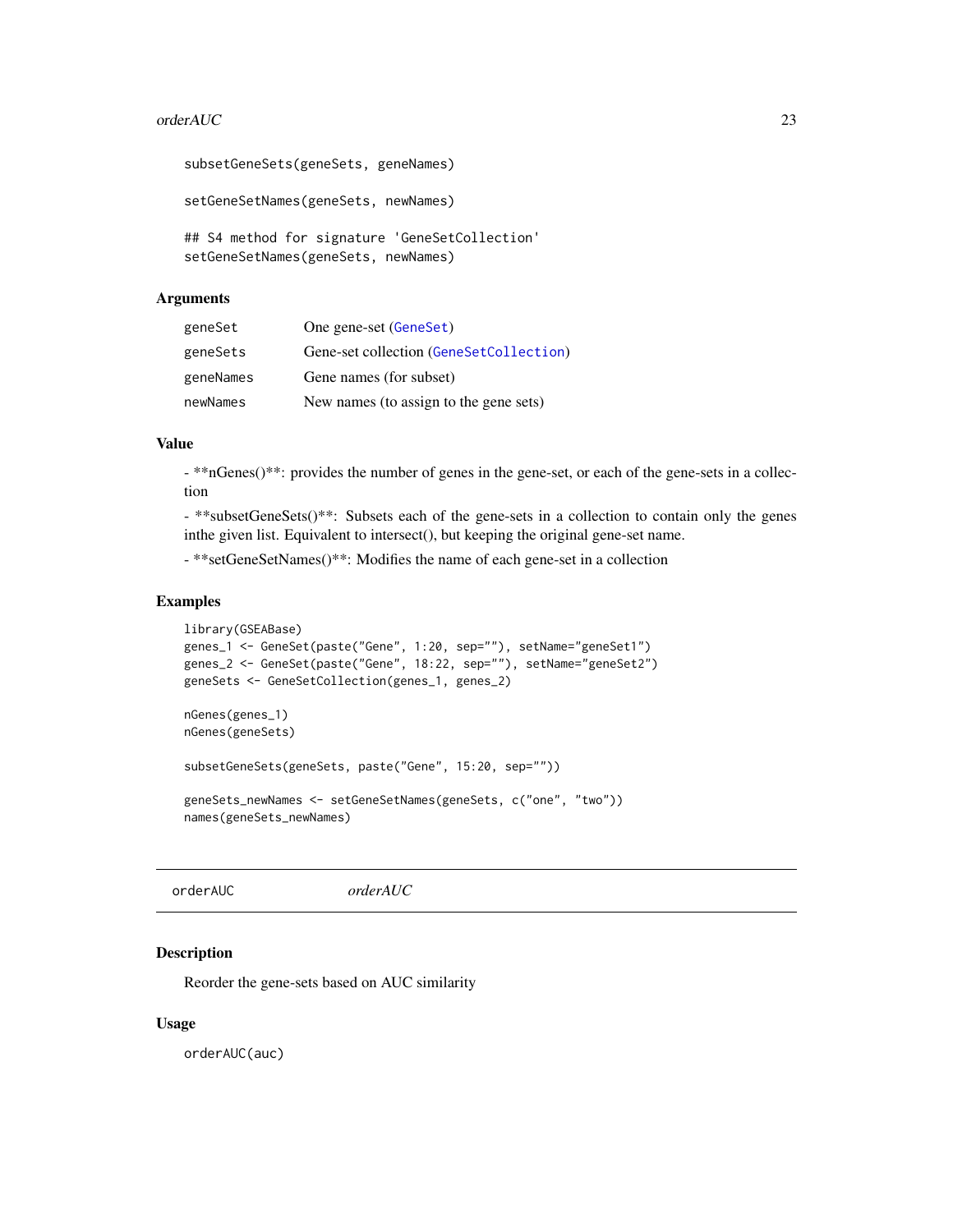<span id="page-23-0"></span>

auc AUC (as returned by calcAUC)

## Value

gene-set names in the suggested order

## Examples

```
# cellsAUC <- cellsAUC[orderAUC(cellsAUC),]
```
plotEmb\_rgb *plotEmb\_rgb*

## Description

Colors the embeddings (t-SNE/Umap) based on the activity of 3 (groups of) geneSets

## Usage

```
plotEmb_rgb(
  aucMat,
  embedding,
 geneSetsByCol,
 aucType = "AUC",
  aucMaxContrast = 0.8,offColor = "#c0c0c030",
  showPlot = TRUE,
  showLegend = TRUE,
  ...
\mathcal{L}
```
#### Arguments

| aucMat        | AUC matrix (continuous or binary)                                                 |
|---------------|-----------------------------------------------------------------------------------|
| embedding     | AUC matrix (continuous or binary)                                                 |
| geneSetsByCol | Gene sets to plot                                                                 |
| aucType       | "AUC" or "Binary"                                                                 |
|               | aucMaxContrast To increase the AUC contrast decrease the value.                   |
| offColor      | Color por the cells completelly off. To deactivate (color as black), set to NULL. |
| showPlot      | Whether to plot the coloured embeddings.                                          |
| showLegend    | Whether to plot add a legend to the plot.                                         |
| $\ddotsc$     | Other arguments to pass to the plot function.                                     |

## Value

The cell colors (invisible)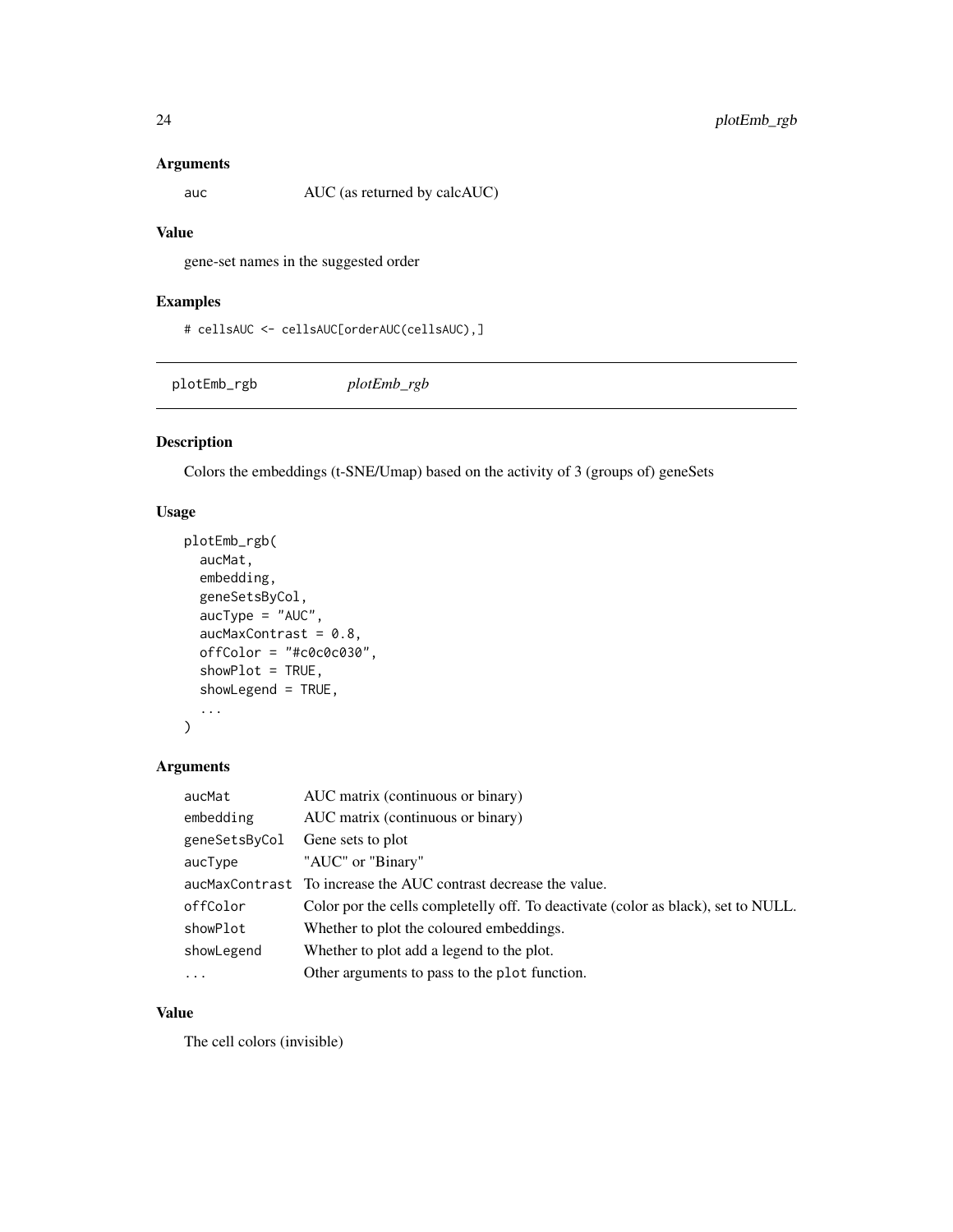<span id="page-24-1"></span><span id="page-24-0"></span>plotGeneCount *plotGeneCount*

#### Description

Plots a histogram and boxplot for the number of genes detected in each cell.

## Usage

```
plotGeneCount(exprMat, plotStats = TRUE, verbose = TRUE)
```
#### Arguments

| exprMat   | Expression matrix (genes as rows, cells as columns)                                                       |
|-----------|-----------------------------------------------------------------------------------------------------------|
| plotStats | Logical. If true, it plots the histogram, otherwise only calculates the percentages<br>of genes detected. |
| verbose   | Should the function show progress messages? (TRUE / FALSE)                                                |

## Details

It is important to check that most cells have at least the number of expressed/detected genes that are going to be used to calculate the AUC ('aucMaxRank' in 'calcAUC()'). The histogram provided by 'AUCell\_buildRankings()' allows to quickly check this distribution. 'plotGeneCount(exprMatrix)' allows to obtain only the plot before building the rankings.

#### Value

Quantiles with the number of genes detected by cell (invisible). his result is also printed if verbose=TRUE.

#### See Also

See the package vignette for more details: vignette("AUCell")

```
### (Fake expression matrix)
exprMatrix <- matrix(sample(c(rep(0, 500), sample(1:3, 500, replace=TRUE))),
nrow=20)
rownames(exprMatrix) <- paste("Gene", 1:20, sep="")
colnames(exprMatrix) <- paste("Sample", 1:50, sep="")
###
plotGeneCount(exprMatrix)
title(sub="Fake expression matrix")
```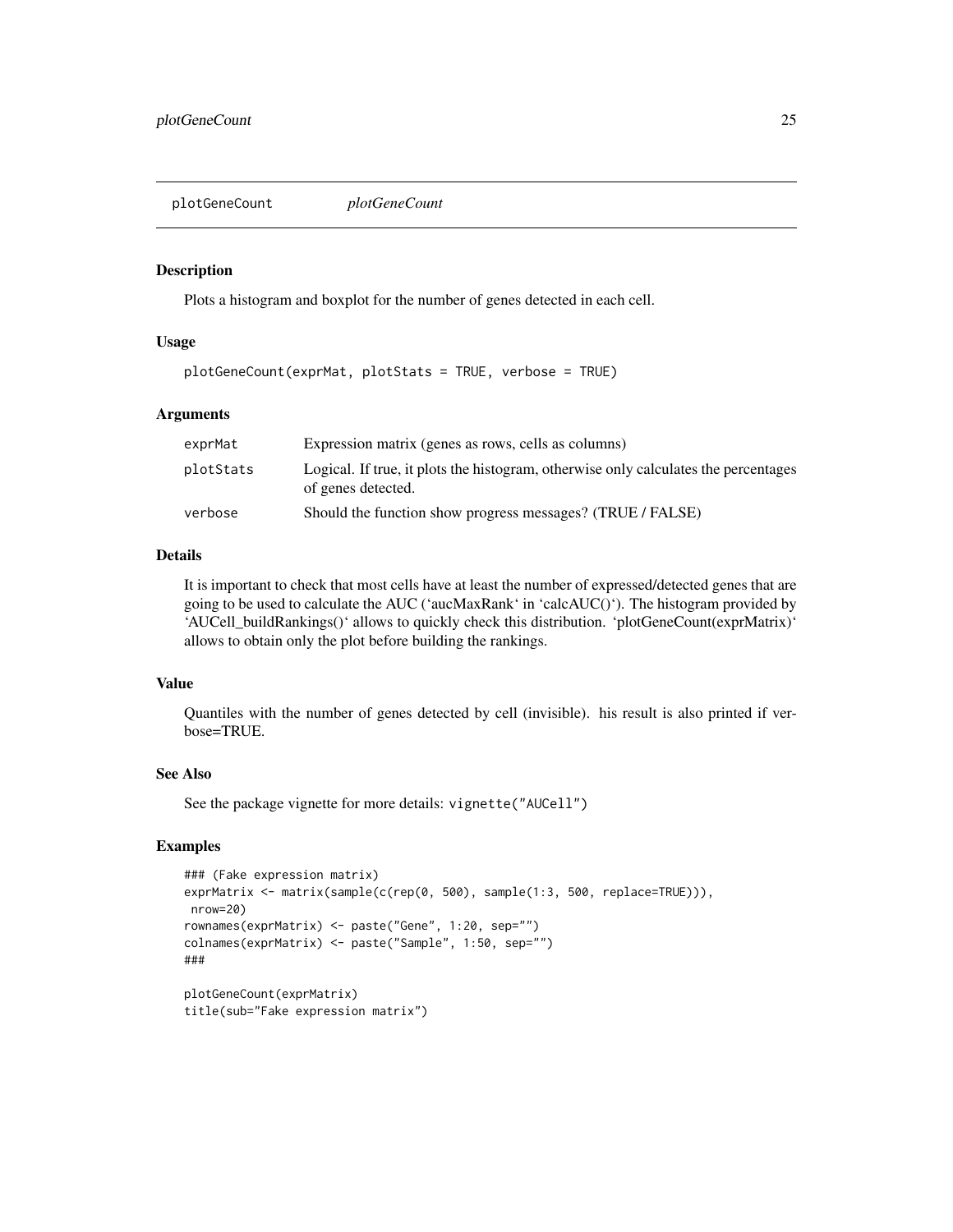<span id="page-25-0"></span>plotTsne\_cellProps *plotTsne\_cellProps*

## Description

Plots the t-SNE coloured based on the known the cell properties

## Usage

```
plotTsne_cellProps(
  tSNE,
  cellInfo,
  colVars = NULL,
  cex = 1,
  sub = "",
  gradientCols = c("yellow", "orange", "red"),
  showLegend = TRUE
)
```
#### Arguments

| tSNE         | t-SNE coordinates (e.g. tSNE\$Y)               |
|--------------|------------------------------------------------|
| cellInfo     | Dataframe with cell phenodata                  |
| colVars      | Colors for the cell properties (optional)      |
| cex          | Scaling factor for the dots in the scatterplot |
| sub          | Subtitle (e.g. tSNE type)                      |
| gradientCols | Gradient colors for numerical variables        |
| showLegend   | Whether to show the legend                     |

#### Value

Plots the t-SNE

```
######
# Fake run of AUCell
set.seed(123)
exprMatrix <- matrix(
  data=sample(c(rep(0, 5000), sample(1:3, 5000, replace=TRUE))),
  nrow=20,
  dimnames=list(paste("Gene", 1:20, sep=""),
                paste("Cell", 1:500, sep="")))
geneSets <- list(geneSet1=sample(rownames(exprMatrix), 10),
                 geneSet2=sample(rownames(exprMatrix), 5))
```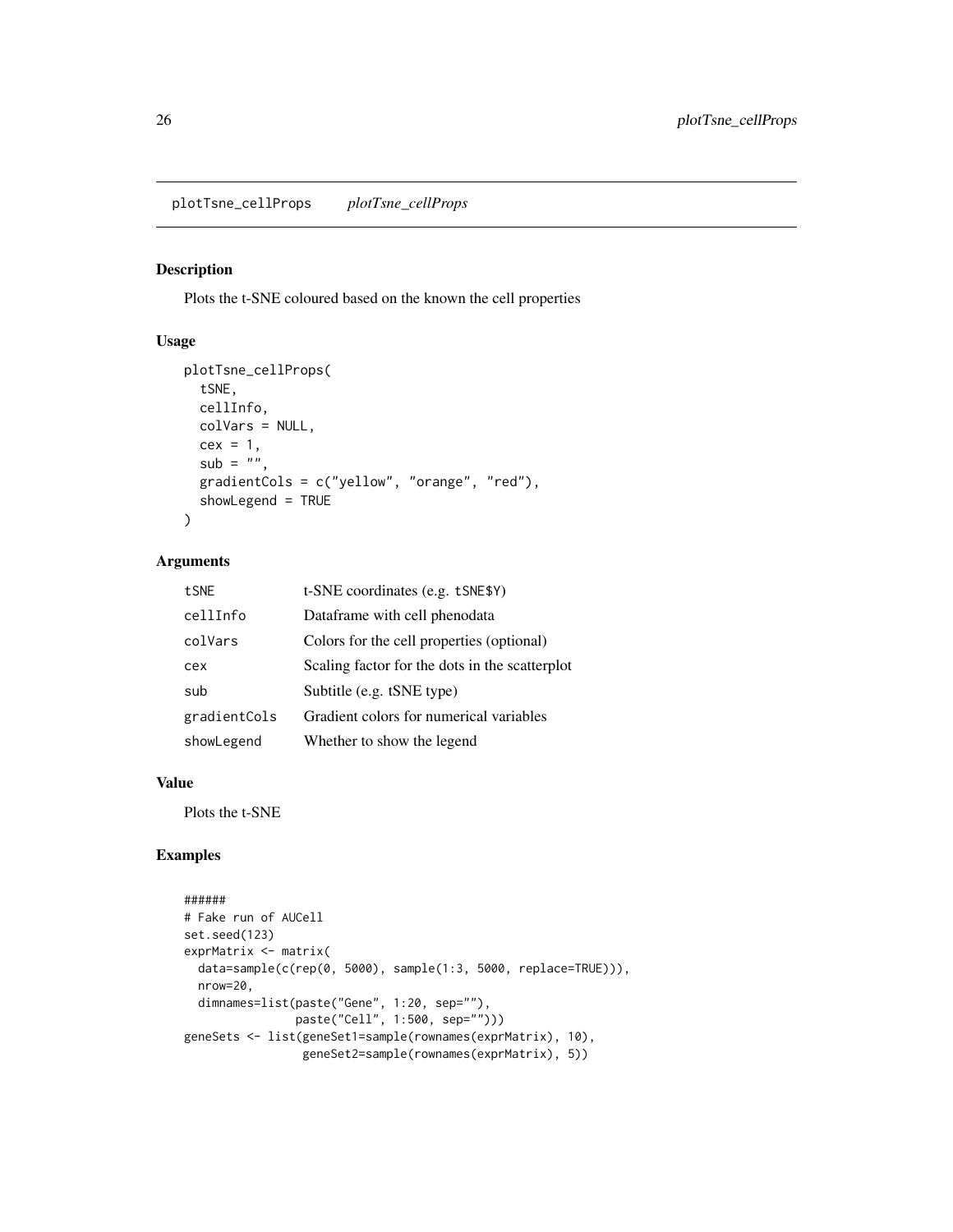```
cells_rankings <- AUCell_buildRankings(exprMatrix, plotStats = FALSE)
cells_AUC <- AUCell_calcAUC(geneSets, cells_rankings, aucMaxRank=5, nCores=1)
selectedThresholds <- rowMeans(getAUC(cells_AUC))
cellsTsne<- Rtsne::Rtsne(t(exprMatrix),max_iter = 10)$Y
# cellsTsne<- tsne::tsne(t(exprMatrix),max_iter = 10)
rownames(cellsTsne) <- colnames(exprMatrix)
######
par(mfrow=c(2,3))
thrs <- AUCell_plotTSNE(tSNE=cellsTsne, exprMat=NULL,
                        cellsAUC=cells_AUC, thresholds=selectedThresholds,
                        plots = c("histogram", "binaryAUC", "AUC"))
#####
# Color based on the known phenodata:
cellInfo <- data.frame(cellType1=sample(LETTERS[1:3],ncol(exprMatrix), replace=TRUE),
                       cellType2=sample(letters[5:7],ncol(exprMatrix), replace=TRUE),
                       nGenes=abs(rnorm(ncol(exprMatrix))),
                       row.names=colnames(exprMatrix))
colVars <- list(cellType2=setNames(c("skyblue","magenta", "darkorange"),letters[5:7]))
# dev.off()
plotTsne_cellProps(cellsTsne, cellInfo, colVars=colVars)
```

```
updateAucellResults Update AUCell results
```
#### Description

Updates the AUC scores provided by AUCell from a previous version.

#### Usage

```
updateAucellResults(oldAucObject, objectType = "AUC")
```
#### Arguments

| oldAucObject | Object to update                                     |
|--------------|------------------------------------------------------|
| objectType   | Either "AUC" or "ranking" indicating the object type |

#### Value

Updated version of the object as [aucellResults](#page-1-1).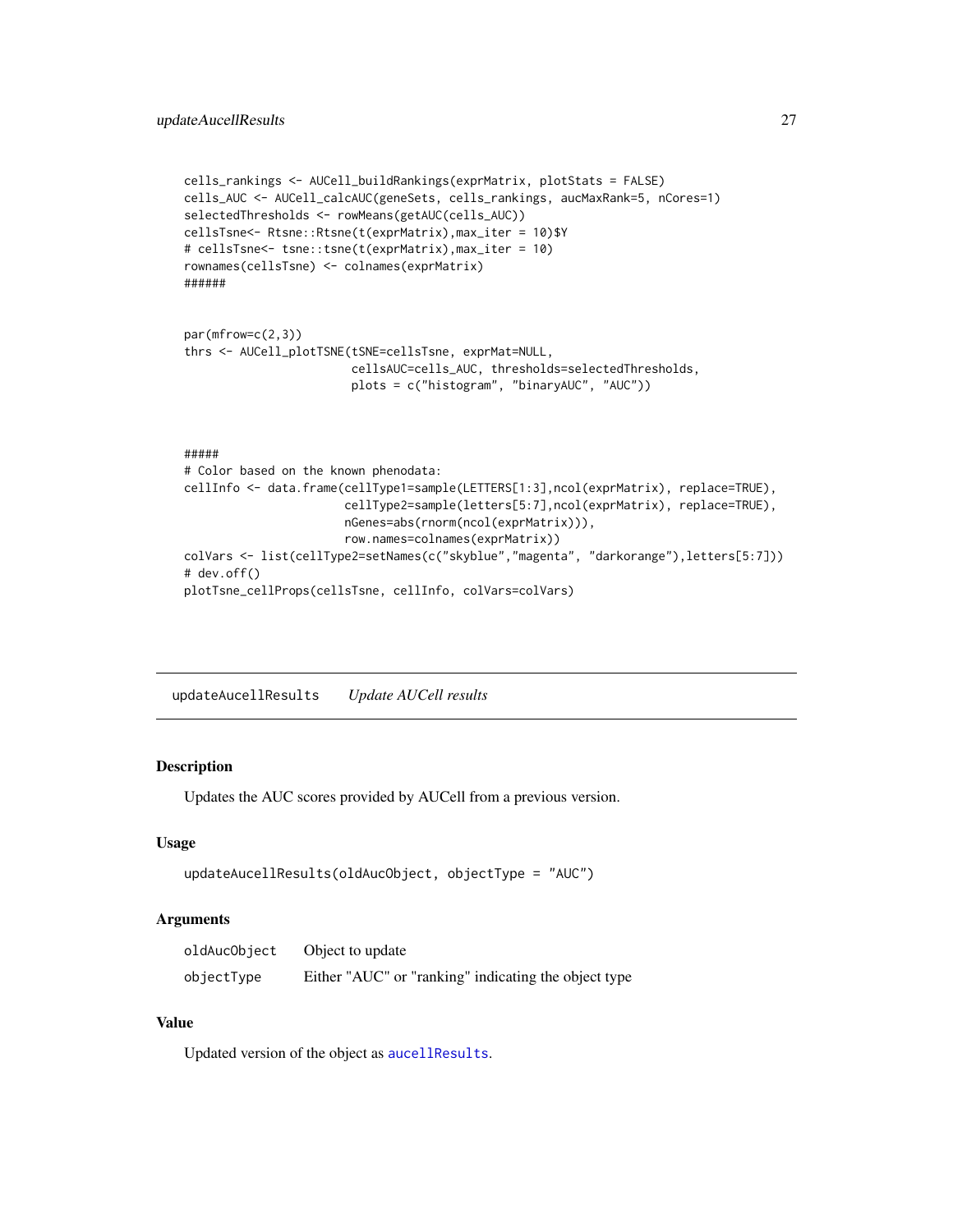```
oldAuc <- matrix(data=1:2000, nrow=50, ncol=40)
updateAucellResults(oldAuc)
```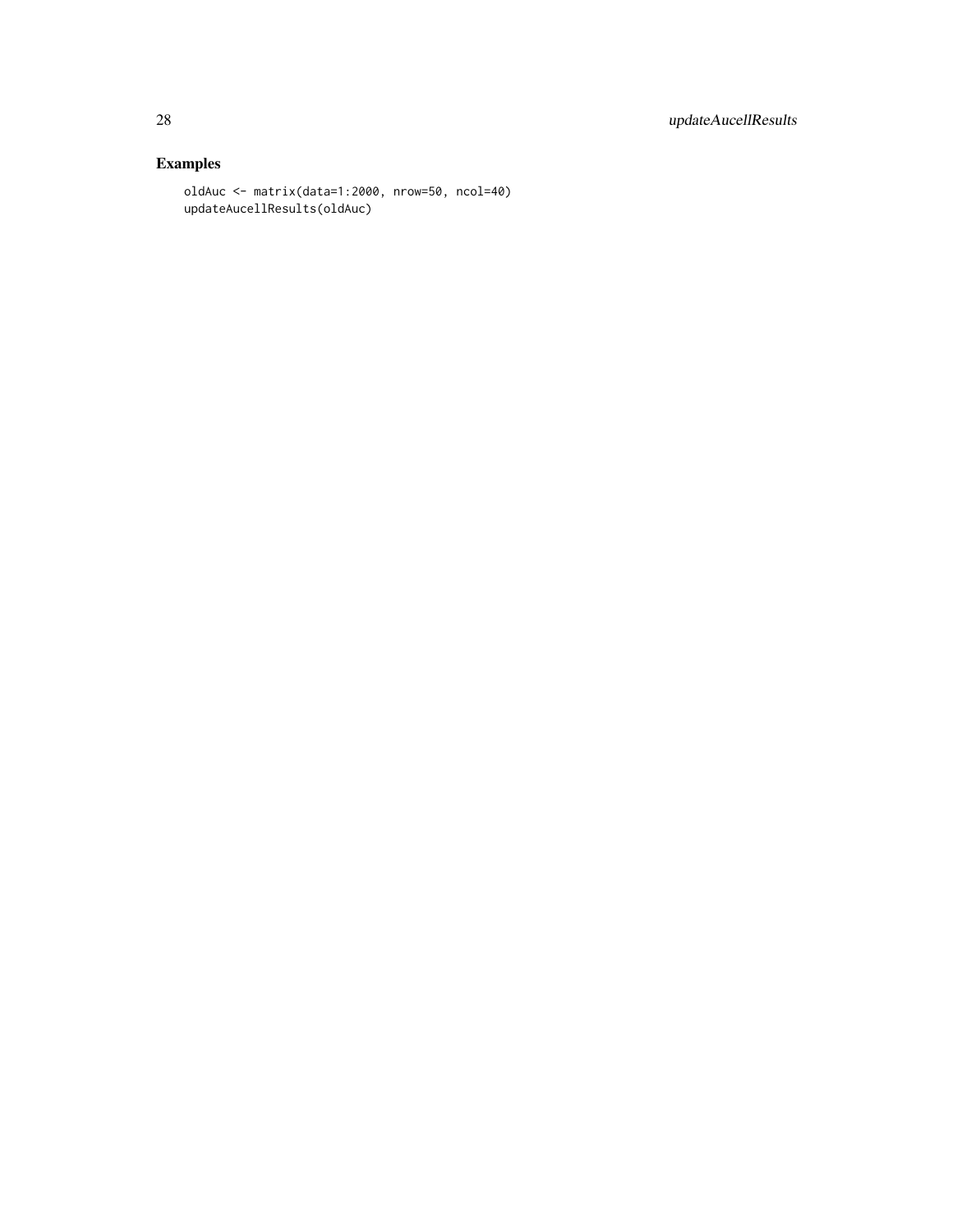# <span id="page-28-0"></span>**Index**

AUCell\_buildRankings, [4,](#page-3-0) *[8,](#page-7-0) [9](#page-8-0)*, *[20](#page-19-0)* AUCell\_buildRankings,dgCMatrix-method *(*AUCell\_buildRankings*)*, [4](#page-3-0) AUCell\_buildRankings,ExpressionSet-method *(*AUCell\_buildRankings*)*, [4](#page-3-0) AUCell\_buildRankings,matrix-method *(*AUCell\_buildRankings*)*, [4](#page-3-0) AUCell\_buildRankings,SummarizedExperiment-met<mark>get</mark>Ranking,aucellResults-method *(*AUCell\_buildRankings*)*, [4](#page-3-0) AUCell\_calcAUC, *[7](#page-6-0)*, [7,](#page-6-0) *[11,](#page-10-0) [12](#page-11-0)*, *[14,](#page-13-0) [15](#page-14-0)*, *[20](#page-19-0)* AUCell\_calcAUC,character-method *(*AUCell\_calcAUC*)*, [7](#page-6-0) AUCell\_calcAUC,GeneSet-method *(*AUCell\_calcAUC*)*, [7](#page-6-0) AUCell\_calcAUC,GeneSetCollection-method *(*AUCell\_calcAUC*)*, [7](#page-6-0) AUCell\_calcAUC,list-method *(*AUCell\_calcAUC*)*, [7](#page-6-0) AUCell\_createViewerApp, [10](#page-9-0) AUCell\_exploreThresholds, *[9](#page-8-0)*, [12,](#page-11-0) *[20](#page-19-0)* AUCell\_plotHist, [15](#page-14-0) AUCell\_plotTSNE, [16](#page-15-0) AUCell\_run, [18](#page-17-0) AUCell\_run,dgCMatrix-method *(*AUCell\_run*)*, [18](#page-17-0) AUCell\_run,matrix-method *(*AUCell\_run*)*, [18](#page-17-0) AUCell\_run,SummarizedExperiment-method *(*AUCell\_run*)*, [18](#page-17-0) aucellResults, *[27](#page-26-0)* aucellResults *(*aucellResults-class*)*, [2](#page-1-0) aucellResults-class, [2](#page-1-0) cbind *(*aucellResults-class*)*, [2](#page-1-0) cbind,aucellResults-method *(*aucellResults-class*)*, [2](#page-1-0)

```
dgCMatrix-class, 6, 19
```
GeneSet, *[8](#page-7-0)*, *[19](#page-18-0)*, *[23](#page-22-0)*

GeneSetCollection, *[8](#page-7-0)*, *[19](#page-18-0)*, *[23](#page-22-0)* getAssignments *(*AUCell\_exploreThresholds*)*, [12](#page-11-0) getAUC *(*aucellResults-class*)*, [2](#page-1-0) getAUC,aucellResults-method *(*aucellResults-class*)*, [2](#page-1-0) getRanking *(*aucellResults-class*)*, [2](#page-1-0) *(*aucellResults-class*)*, [2](#page-1-0) getSetNames, [22](#page-21-0) getThresholdSelected *(*AUCell\_exploreThresholds*)*, [12](#page-11-0)

## hist, *[15](#page-14-0)*, *[17](#page-16-0)*

nGenes, [22](#page-21-0) nGenes,GeneSet-method *(*nGenes*)*, [22](#page-21-0) nGenes,GeneSetCollection-method *(*nGenes*)*, [22](#page-21-0)

## orderAUC, [23](#page-22-0)

plotEmb\_rgb, [24](#page-23-0) plotGeneCount, *[6](#page-5-0)*, [25](#page-24-0) plotTsne\_cellProps, [26](#page-25-0)

RangedSummarizedExperiment, *[6](#page-5-0)*, *[19](#page-18-0)* rbind *(*aucellResults-class*)*, [2](#page-1-0) rbind,aucellResults-method *(*aucellResults-class*)*, [2](#page-1-0)

setGeneSetNames *(*nGenes*)*, [22](#page-21-0) setGeneSetNames,GeneSetCollection-method *(*nGenes*)*, [22](#page-21-0) show *(*aucellResults-class*)*, [2](#page-1-0) show,aucellResults-method *(*aucellResults-class*)*, [2](#page-1-0) SingleCellExperiment, *[6](#page-5-0)*, *[19,](#page-18-0) [20](#page-19-0)* subsetGeneSets *(*nGenes*)*, [22](#page-21-0) subsetGeneSets,GeneSetCollection-method *(*nGenes*)*, [22](#page-21-0)